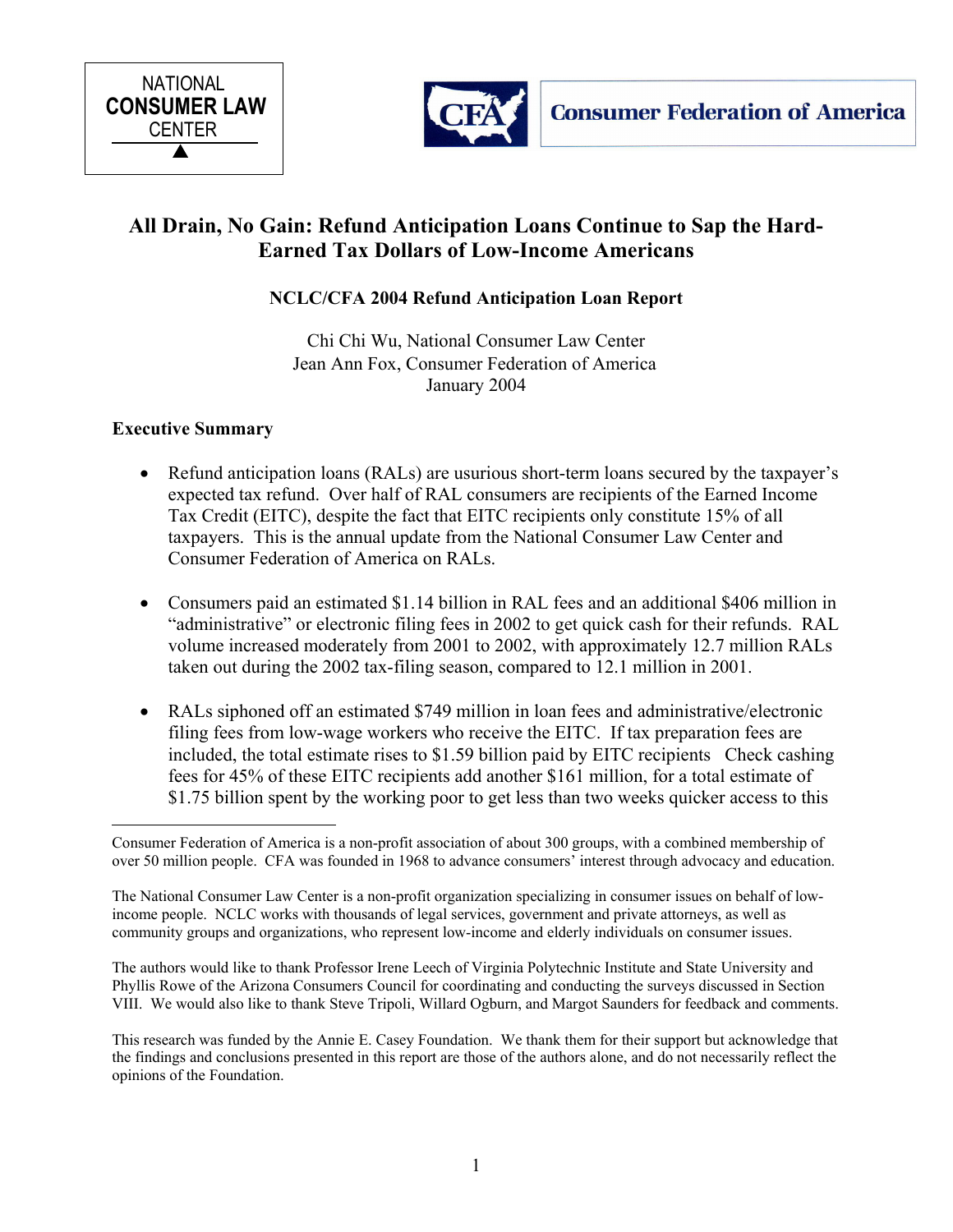government benefit distributed through the tax system.

- The effective annualized interest rate for RALs based on a 10 day loan period ranges from about 70% (for a loan of \$5,000) to over 700% (for a loan of \$200), or 94% to 1837% if administrative or "e-filing" fees are included. Tax preparation chains and RAL lenders have been reporting lower Annual Percentage Rates (APRs) by "unbundling" charges from the loan fees. These APRs give a less accurate picture of the true "cost of credit" for RALs.
- An increasing number of state legislatures and federal and state regulators are addressing the issue of RALs. Legislation has been enacted in Illinois, Minnesota, and New York City during the past few years. Regulators in Massachusetts, California, Illinois, and Oklahoma have issued warnings regarding RALs. The Office of Comptroller of Currency deemed RALs made by a national bank to be loans requiring 100% risk weight capitalization
- A small sampling of RAL consumers indicates that many consumers continue to be unaware that RALs are loans. In a survey of 22 consumers who took out RALs in Arizona and Virginia, 18 of them (over 80%) did not realize that they had gotten a loan. This lack of awareness persists despite consumer advocacy and improved disclosures by tax preparers that RALs are loans.
- The Internal Revenue Service (IRS) continues to tacitly promote RALs by providing the Debt Indicator, which screens loan applicants for tax refund offsets. The IRS also continues to permit commercial tax preparers to market RALs and other paid products through the IRS Free File program.
- The number of partnerships between tax preparers and high-cost fringe financial service providers has increased. In addition to check cashers, commercial preparation chains now partner with rent-to-own companies and purveyors of costly stored value cards.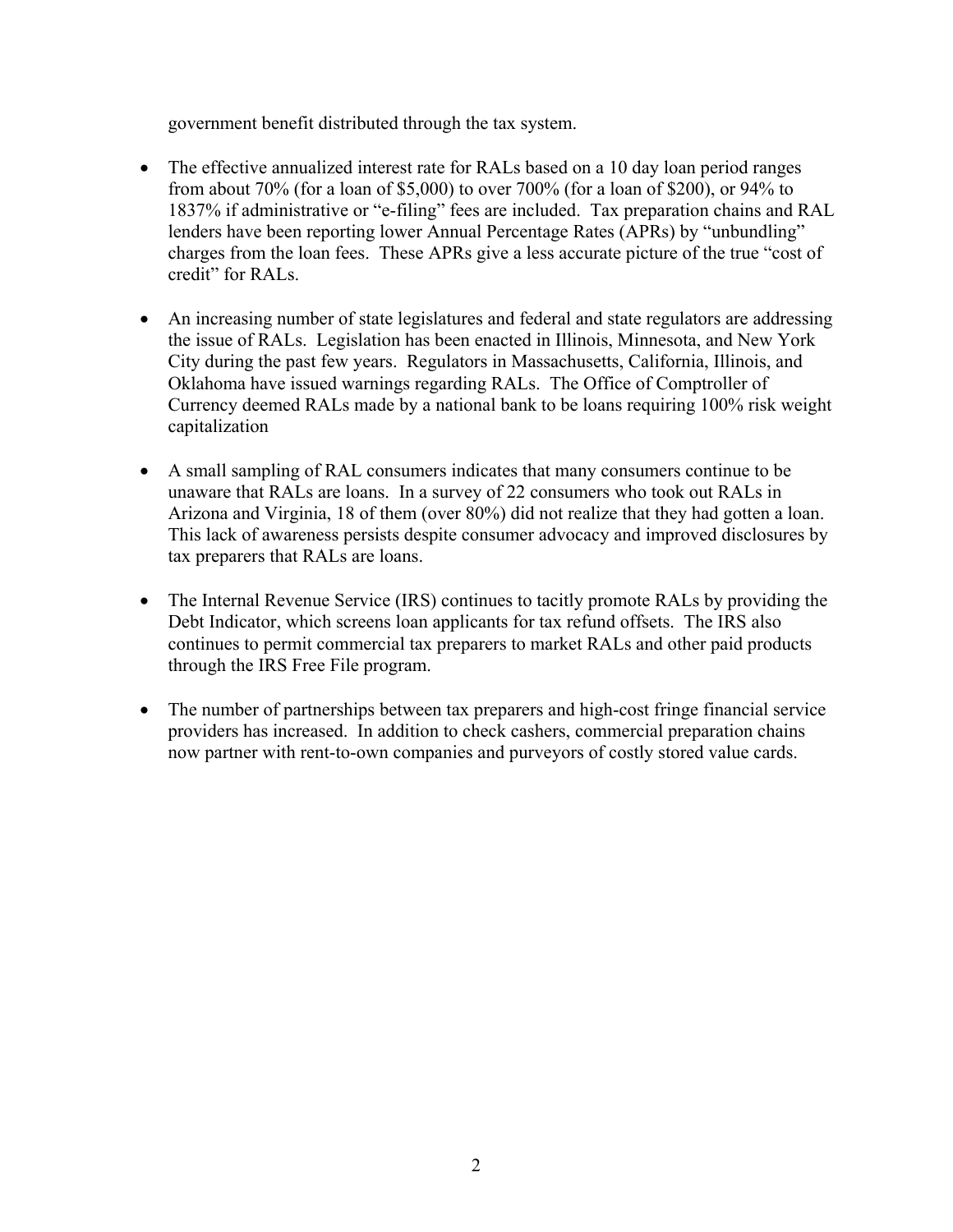#### **I. Introduction**

Refund anticipation loans (RALs) are high cost loans secured by and repaid directly from the proceeds of a consumer's tax refund from the Internal Revenue Service (IRS). Because RALs only last about 10 days, fees for these loans translate into triple digit annualized interest rates. RALs drain billions from the pockets of consumers and the U.S. Treasury. They are targeted at the working poor who receive the Earned Income Tax Credit (EITC), a refundable credit provided through the tax system and intended to boost low-wage workers out of poverty. The EITC is the largest federal anti-poverty program, with over \$36 billion provided to over 20 million families last year.<sup>[1](#page-2-0)</sup>

This report updates the NCLC/CFA annual reports on the refund anticipation loan (RAL) industry and the drain caused by RALs from EITC benefits. Readers who are interested in background information on the RAL industry and regulation are advised to refer to the first NCLC/CFA RAL Report published in January [2](#page-2-1)002.<sup>2</sup>

There has been a bit of progress in the effort to regulate RALs and inform consumers of their true nature and costs. Two states and one city have recently enacted legislation requiring better RAL disclosure. One major tax preparation chain has announced improved written disclosures for RALs. The IRS has required additional disclosures in its Free File program.

However, the effect of even these changes, which are all limited to better written disclosures, remains to be seen. The volume of RALs in 2002, which is the most recent year that IRS has data on, did rise but not dramatically. Data from subsequent years when consumer advocacy focused at a greater level will be more instructive. A limited sampling of RAL consumers from two locales indicates that many consumers remain unaware of the basic fact that RALs are loans. In the meantime, RALs continue to drain over a billion dollars from the pockets of American taxpayers, including EITC recipients.

# <span id="page-2-3"></span>**III. Continued Growth in RAL Volume**

 $\overline{a}$ 

The most currently available IRS data indicates a moderate but continued growth in RAL volume.During the 2002 filing season, consumers took out approximately 12.7 million RALs.<sup>3</sup> This constituted just under 10% of all individual tax returns filed in the U.S.<sup>[4](#page-2-3)</sup>

<span id="page-2-0"></span><sup>1</sup> National Taxpayer Advocate, *FY 2003 Annual Report to Congress*, December 31, 2003, at 27 [hereinafter "National Taxpayer Advocate 2003 Report"]. 2

<span id="page-2-1"></span><sup>&</sup>lt;sup>2</sup> Chi Chi Wu, Jean Ann Fox, and Elizabeth Renuart, "Tax Preparers Peddle High Priced Tax Refund Loans: Millions Skimmed from the Working Poor and the U. S. Treasury," National Consumer Law Center and Consumer Federation of America, January 31, 2002, [hereinafter "NCLC/CFA 2002 RAL Report"], available at [www.consumerlaw.org/initiatives/refund\\_anticipation](http://www.consumerlaw.org/initiatives/refund_anticipation) <sup>3</sup>

<span id="page-2-2"></span> $\frac{3}{3}$  The 12.7 million figure was calculated as follows: 1) IRS statistics state that there were 14.1 million tax returns which were associated with a RAL. Data from IRS SPEC, Tax Year 2001 Return Information (Returns Filed in 2002), October 2003; 2) We assume that since IRS would not know whether a RAL was approved or denied, these statistics represent number of RALs applied for. About 90% of RAL applications result in an approved loan. George Guttman, *IRS Reinstates Debt Indicator to Increase Electronic Filings*, 85 Tax Notes 1125, Nov. 29, 1999. Thus, 90% of 14.1 million is 12.7 million.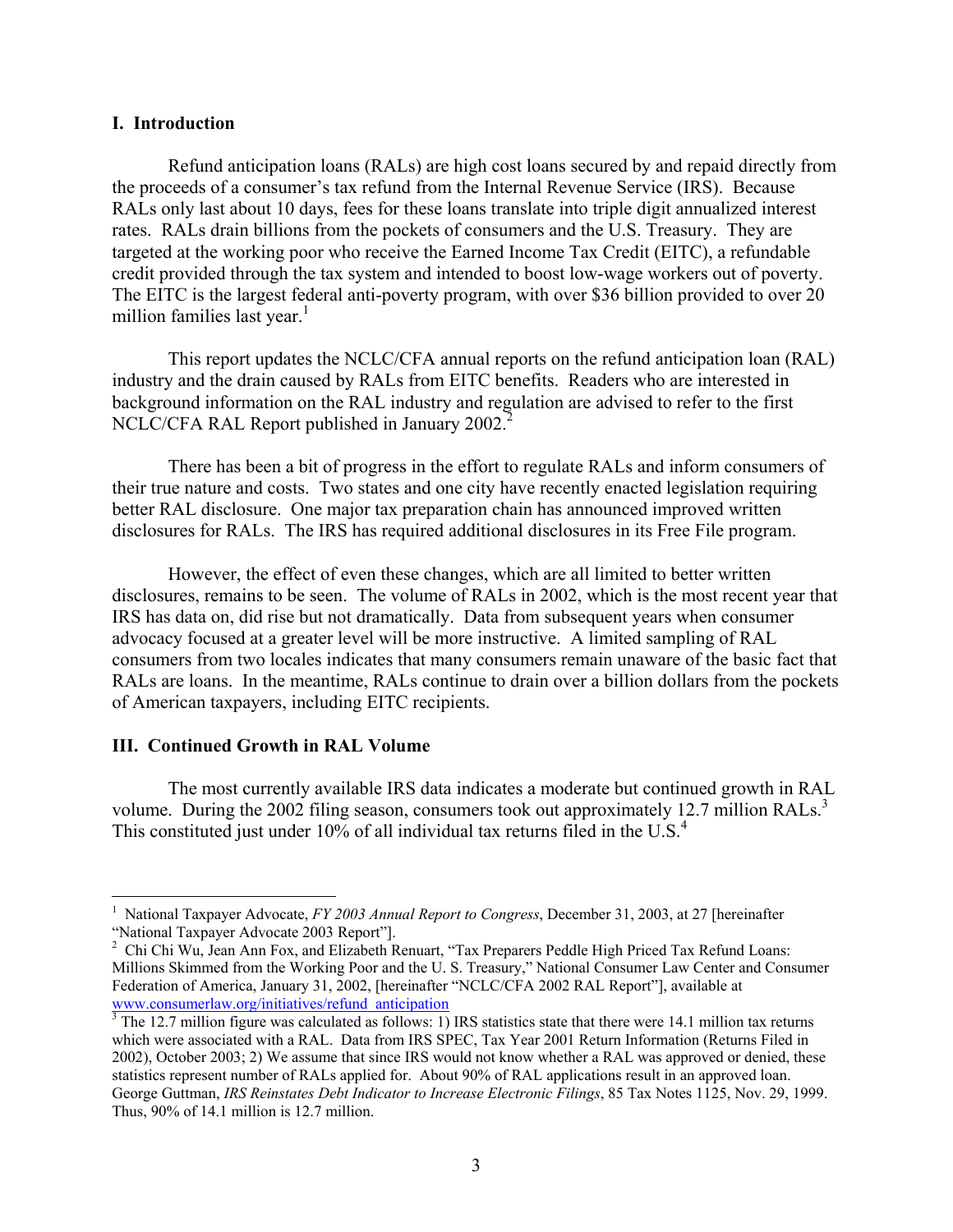In our last RAL report, we estimated based on IRS data that approximately 12.1 million RALswere taken out in 2001, so there was an increase of 5% from 2001 to 2002.<sup>5</sup> This compares with an estimate of 10.8 million RALs for 2000, and an increase of 12% from 2000 to  $2001.<sup>6</sup>$  $2001.<sup>6</sup>$  $2001.<sup>6</sup>$ 

In 2002, taxpayers received an average refund of  $$2,043$ .<sup>[7](#page-3-2)</sup> Based on prices stated by the leading RAL lender, the average taxpayer paid about \$90 in RAL fees.<sup>[8](#page-3-3)</sup> Thus, taxpayers paid somewhere in the neighborhood of \$1.14 billion in RAL fees in 2002. This compares to an estimated\$907 million in RAL loan fees in 2001,<sup>9</sup> and an estimated \$8[10](#page-3-5) million in 2000.<sup>10</sup>

This \$1.14 billion would be even higher if we could include the additional fees paid for an additional loan product called the "Instant Money" (H&R Block) or "Money Now" (Jackson Hewitt) loan. These products are same day loans, by which consumers can receive all or part of their RALs immediately when they file their taxes. Lenders charge an additional \$15 to \$30 for same-day RALs, a fee which the consumer pays on top of regular RAL fees.<sup>11</sup> We do not have data on the number of same-day RALs taken out by consumers.

In addition to the RAL loan fee, major tax preparation firms charge additional fees for RALs, often termed "system administration," "document preparation" or "electronic filing" fees. The NCLC/CFA 2003 RAL Report included two such fees in the calculation of the total amounts paid for RALs.<sup>12</sup> However, we were informed by officials at the largest tax preparation chain, H&R Block, that the company will only charge one such fee. It is not clear if the practices of other major tax preparation firms are similar.<sup>13</sup> On the basis of Block's representations and given that it is the largest chain, we have included only one additional fee this year. According

 $\frac{1}{4}$ There were 130.9 million tax returns filed in 2002. IRS, *Tax Stats at a Glance*, available at

www.irs.gov/taxstats/article/0,,id=102886,00.html. Since 14.1 million taxpayers applied for RALs, *see* note 3 *supra*, this means more than 1 in 10 taxpayers applied for a RAL in 2002.

<span id="page-3-0"></span>Chi Chi Wu and Jean Ann Fox, *The High Cost of Quick Tax Money: Tax Preparation, 'Instant Refund' Loans, and Check Cashing Fees Target the Working Poor*, National Consumer Law Center and Consumer Federation of America, January 2003, at 3 [hereinafter referred to as "NCLC/CFA 2003 RAL Report."].<br><sup>6</sup> NCLC/CFA 2002 RAL Report at 6-7.

<span id="page-3-1"></span>

<span id="page-3-2"></span> $\frac{7}{1}$  The IRS paid out \$202.3 billion in refunds in 2002. IRS, *Tax Stats at a Glance*, available at [www.irs.gov/taxstats/article/0,,id=102886,00.html.](http://www.irs.gov/taxstats/article/0,,id=102886,00.html) Approximately 99 million taxpayers received these refunds. Id.

<span id="page-3-3"></span><sup>\$202.3</sup> billion divided by 99 million is \$2,043. 8 This was the loan fee in 2002 for a RAL from \$2,000 to \$5,000 from Household Bank. *See* Household 2002 ExpressRefund flyer, on file with authors.

<span id="page-3-4"></span><sup>&</sup>lt;sup>9</sup> NCLC/CFA 2003 RAL Report at 1. The significant increase from the 2001 estimate mainly involves the fact that the average refund amount appears to have crossed the \$2,000 category threshold. Crossing this threshold bumps

<span id="page-3-6"></span><span id="page-3-5"></span>

the fee for a RAL from \$75 to \$90.<br><sup>10</sup> NCLC/CFA 2002 Report at 4. <sup>11</sup> [www.household.com/corp/hirl\\_instant\\_refund\\_loan.jsp](http://www.household.com/corp/hirl_instant_refund_loan.jsp); Santa Barbara Bank & Trust, *2004 Program Newsletter for Tax Professionals*, available at the Taxwise website at www.taxwise.com/ inc/content-

<span id="page-3-7"></span>[managed/pdf/2004newsletter\\_backSBBT%20\(2\).pdf](http://www.taxwise.com/_inc/content-managed/pdf/2004newsletter_front SBBT(2).pdf)<br>
<sup>12</sup> NCLC/CFA 2003 RAL Report at 3-4. We included charges for two fees based on loan application/agreements<br>
that the authors had collected, as well as statements from the H&

<span id="page-3-8"></span><sup>&</sup>lt;sup>13</sup> One media report states that Jackson Hewitt charges a \$55 application fee and a \$25 handling fee on top of the RAL loan fee. Tony Pugh, *Short-Term Tax Loan Eats Chunk of Refund*, Charlotte Observer, March 15, 2003.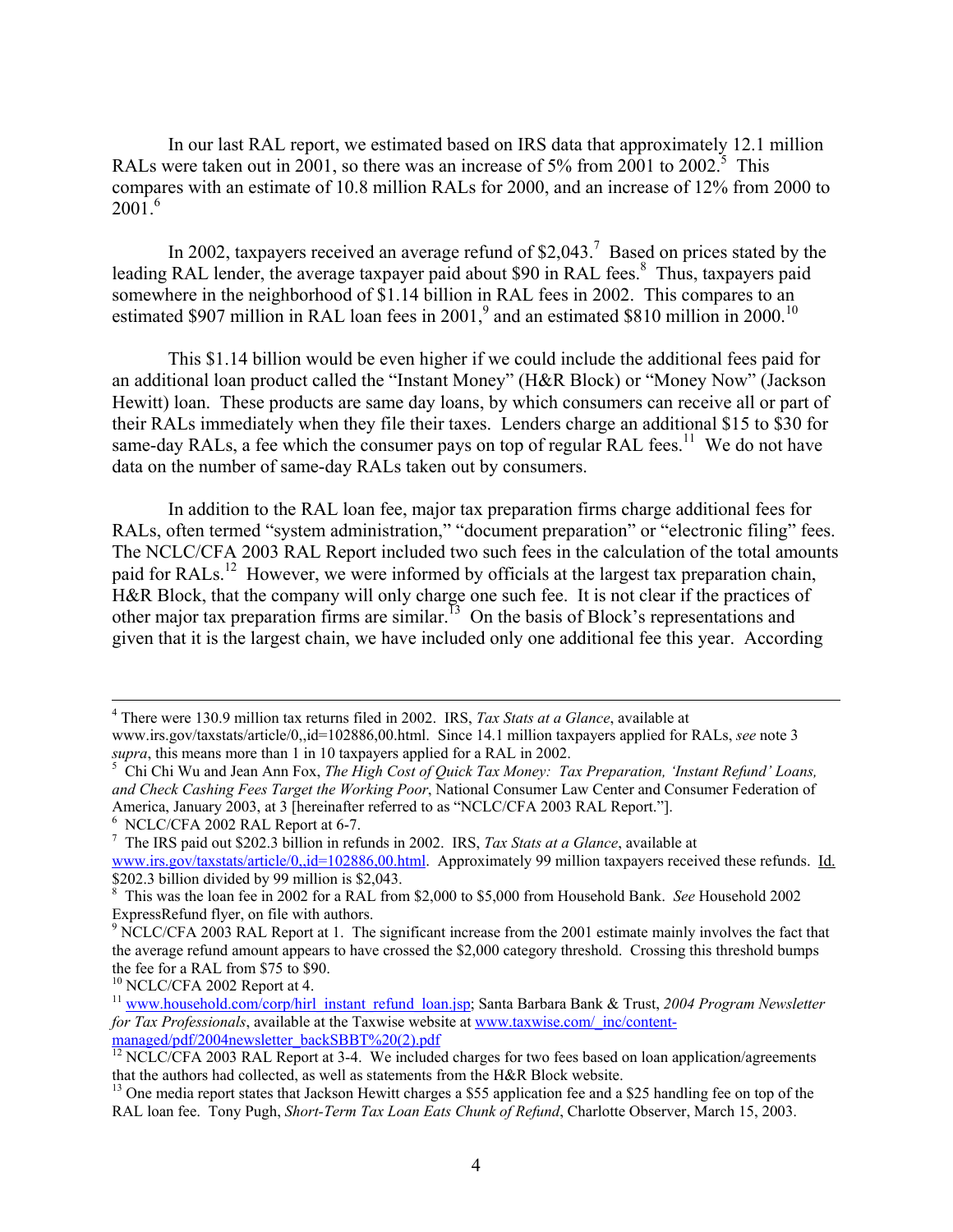to Block, its system administration fee ranges from \$28 to \$59, with an average of \$32.<sup>14</sup> Using the average figure, these additional fees add about \$406 million to the amount paid in RAL fees.

Thus, based upon the prices for RALs in 2004, a consumer might pay the following in order to get a \$2,100 RAL from a commercial tax preparation chain this year: 1) a loan fee of \$99.95, which includes a \$24.95 fee supposedly for the "dummy" bank account used to receive the consumer's tax refund from IRS to repay the RAL; and 2) a system administration fee that averages \$32 per loan. Combine that with tax preparation fees, which average about \$120,<sup>15</sup> and the total is about \$250. The effective APR on this RAL would be 182% (or 245% if the system administration fee is included).

Finally, we note that some tax preparers and RAL lenders have been reporting APRs lower than our estimates.<sup>16</sup> Generally what these lenders have done is to "unbundle" or subtract out amounts from the finance charge, and denominate them as something else in order to make the loans look less expensive. In the case of RALs, the lenders subtract out a charge supposedly for the "dummy" bank account, claiming that it is comparable to the charge for a non-loan product, a "refund anticipation check" (RAC).<sup>17</sup> However, this unbundling is questionable in that: a) some lenders had not previously separated out an independent fee for the dummy account for RALs;<sup>18</sup> 2) the fee for the dummy bank account for a RAL versus a RAC serves two different purposes – repayment of a loan versus a disbursement mechanism for cash; and 3) since RALs are a pure cash loan, there is no comparable non-credit purchase transaction to which they can be compared.<sup>19</sup>

We continue to include the charges for the dummy account fee in our estimates for the APR to present a truer picture of the real "cost of credit" for a RAL. For the 2004 filing season, we estimate that the APRs on RALs range from about 70% (for a loan of \$5,000) to over 700% (for a loan of \$200).<sup>20</sup> We also continue to report APRs that include the system

<span id="page-4-0"></span><sup>&</sup>lt;sup>14</sup> H & R Block, *America's Tax and Financial Partner*, January 2004. Block states that it plans to eliminate this charge over three years, beginning with 13 states in 2004.  $\underline{Id}$ . We have included this charge nationally for our 2002 estimates since the phase out begins this year.

<span id="page-4-1"></span><sup>&</sup>lt;sup>15</sup> According to industry leader H &R Block, its average tax preparation fee is \$121. H&R Block, *Q4 2002 H & R Block Earnings Release Conference Call*, June 12, 2002, available at 2002 WL 26337229. One media report noted that Jackson Hewitt charged a \$179 tax preparation fee in 2003. Tony Pugh, *Short-Term Tax Loan Eats Chunk of Refund*, Charlotte Observer, March 15, 2003. The client in Hood v. Santa Barbara Bank & Trust (in which NCLC

<span id="page-4-2"></span>is co-counsel) was charged \$155 by Jackson Hewitt for tax preparation. Documents on file with the authors.<br><sup>16</sup> Jonathan Epstein, *Many Taxpayers Can't Wait To Get Their Refunds*, Delaware News Journal, March 10, 2003.<br><sup>17</sup>

<span id="page-4-3"></span>tax refund. After the direct deposit of the consumer's refund, the bank issues the consumer a paper check and closes the dummy account. The consumer then picks up the check from the tax preparer's office.<br>RACs are often used as the default product if the consumer is denied a RAL. NCLC/CFA 2003 RAL Report at 6-7.

<span id="page-4-4"></span><sup>&</sup>lt;sup>18</sup> Household 2001 RAL TILA disclosure on file with the authors. *See also* Tommy Snow, Director of Capital Policy, OCC Interpretive Letter No. 959, February 13, 2003, available at

[www.occ.treas.gov/interp/mar03/int959.pdf](http://www.occ.treas.gov/interp/mar03/int959.pdf) (noting that one bank's RAL application stated APRs of 66.15% to 1880.3%). 19 Consider this analogy: A bank sends its borrowers envelopes with their monthly bills to make loan payments.

<span id="page-4-5"></span>These same envelopes are available for sale for \$5 a box. It would be highly questionable for the bank to begin subtracting out \$5 from its loan charges as an "envelope" fee, and then calculate the APR on that basis.

<span id="page-4-6"></span> $30$  These APRs are based upon a 10 day loan period. The estimated time provided by the federal government to receive a refund with e-filing and direct deposit is 8 to 15 days. IRS, *IRS e-file 2004 Refund Cycle* Chart,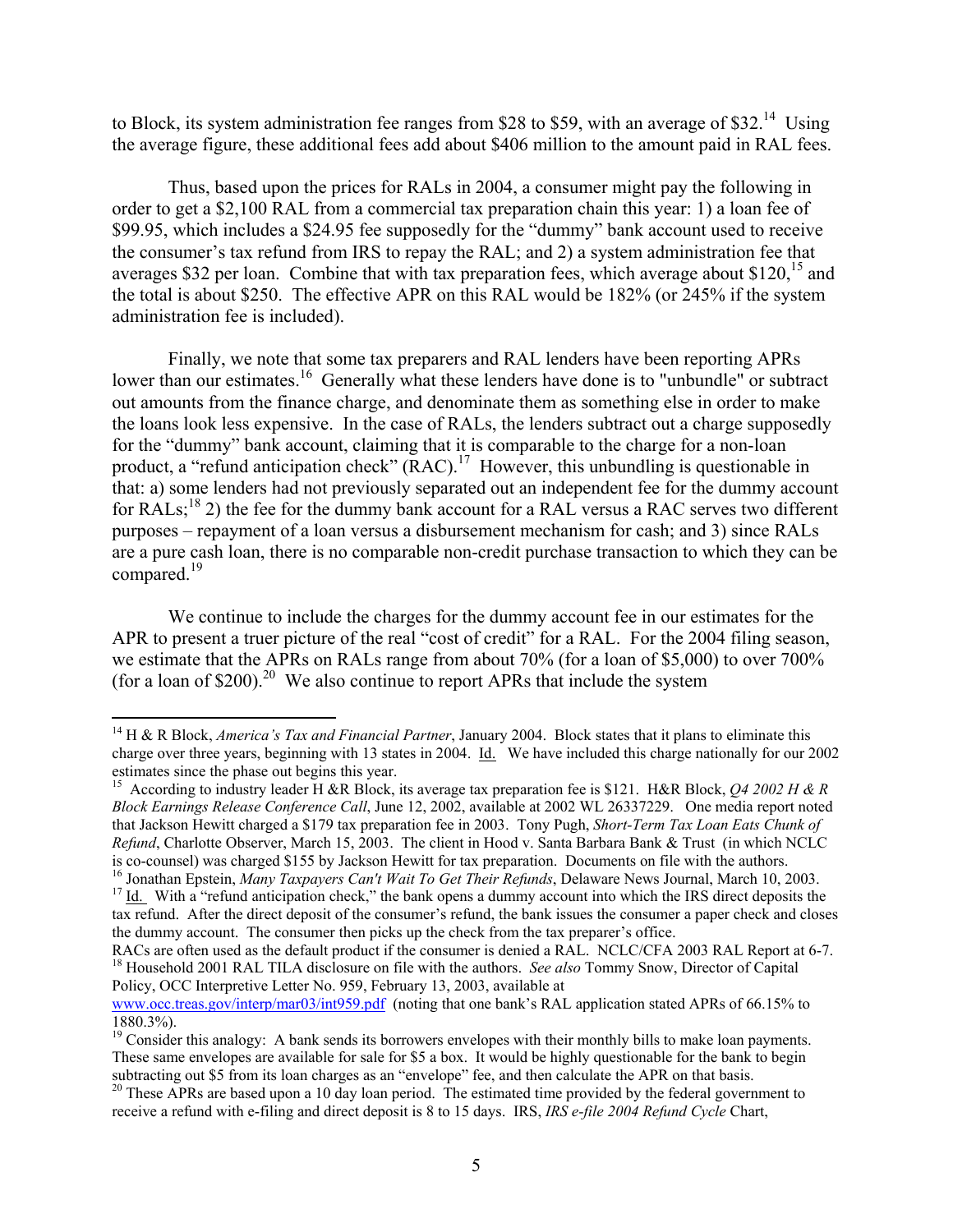administration/electronic filing fees, which are from 94% (for a loan of \$5,000) to 1837% (for a loan of \$200), because those fees also represent a cost of the credit for a RAL.<sup>[21](#page-5-0)</sup>

# **IV. Impact on EITC**

 $\overline{a}$ 

Recently obtained IRS data indicates an astounding impact of RALs on the Earned Income Tax Credit. In the 2002 and 2003 RAL reports, we had assumed based on information provided by IRS that 40% of the RAL customers were recipients of the Earned Income Tax Credit.<sup>22</sup> However, more reliable IRS data shows that actually 55% of RAL consumers are EITC recipients, or 7 million families.<sup>23</sup> Yet EITC recipients make up only 15 % of individual taxpayers[.24](#page-5-3) Thus, EITC recipients are vastly over represented among the ranks of RAL consumers.

Furthermore, since there were 19.6 million EITC returns in 2002,<sup>25</sup> this means that  $36\%$ of EITC recipients took out a RAL.<sup>26</sup> We note that paid preparers were responsible for 68% of EITC tax returns in 2002.<sup>27</sup> This means that 53% of EITC recipients (over 1 in 2) who went to a paid tax preparer ended up with a RAL.<sup>[28](#page-5-7)</sup>

Based on these revised estimates, an estimated \$525 million was drained out of the EITC program by RAL loan fees.<sup>29</sup> Tax preparation fees and "system administration"/electronic filing fees add another \$1.06 billion to the drain. Adding check cashing costs, the total drain is \$1.75 billion. Each of these fees undermines the effectiveness of the EITC in supporting low-wage workers. These fees transfer billions in wealth, paid out of the U.S. Treasury, from poor families to multi-million dollar corporations.

Publication 2043, October 2003. The median time would be 11.5 days, and the loan itself takes one or two days to process. Moreover, some free tax preparation sites report that during the height of tax season in early February,

<span id="page-5-0"></span><sup>&</sup>lt;sup>21</sup> The U.S. General Accounting Office reported even higher estimates for RAL APRs of 400% and 900%. U.S. General Accounting Office, *Tax Administration: Most Taxpayers Believe They Benefit from Paid Tax Preparers, but Oversight for IRS is a Challenge*, GAO-04-70, October 31, 2003, at 10, available at www.gao.gov/cgi-<br>bin/getrpt?GAO-04-70

<span id="page-5-2"></span><span id="page-5-1"></span>

<sup>&</sup>lt;sup>22</sup> See NCLC/CFA 2002 RAL Report at 6-7; NCLC/CFA 2003 RAL Report at 4.<br><sup>23</sup> IRS data reports that 7.83 million EITC returns were associated with a RAL in 2002. Data from IRS SPEC, Tax Year 2001 Return Information (Returns Filed in 2002), October 2003. Using the 90% approval rate, *see* note 3 *supra*, the number of approved RALs is 7 million. <sup>24</sup> There were 19.6 million EITC returns in 2002. IRS, *Tax Stats at a Glance*, available at

<span id="page-5-3"></span>www.irs.gov/taxstats/article/0, id=102886,00.html. There were 130.9 million individual tax returns in 2002. Id.<br><sup>[25](http://www.irs.gov/taxstats/article/0,,id=102886,00.html)</sup> Id.<br><sup>26</sup> A study by the Brookings Institution notes that this percentage is as high as 40 to 50% in some

<span id="page-5-5"></span><span id="page-5-4"></span>Berube, *Rewarding Work Through the Tax Code*, Brookings Institution, January 2003, at 6, available at [www.brookings.org](http://www.brookings.org/). Furthermore, since 7.83 million EITC returns were associated with a RAL, *see* note 23 *supra*,

<span id="page-5-7"></span><span id="page-5-6"></span>

<sup>&</sup>lt;sup>27</sup> National Taxpayer Advocate 2003 Report at 281.<br><sup>28</sup> The math is 19.6 million times 68% equals 13.3 million. 7 million divided by 13.3 million is 53%. If you take the

<span id="page-5-8"></span>number of EITC recipients who applied for RALs (7.83 million), the percentage is even more shocking – 58.9%.<br><sup>29</sup> Based on an average EITC refund of \$1,700. Alan Berube, *Rewarding Work Through the Tax Code*, Brookings Institution, January 2003, at 2 available at [www.brookings.org.](http://www.brookings.org/)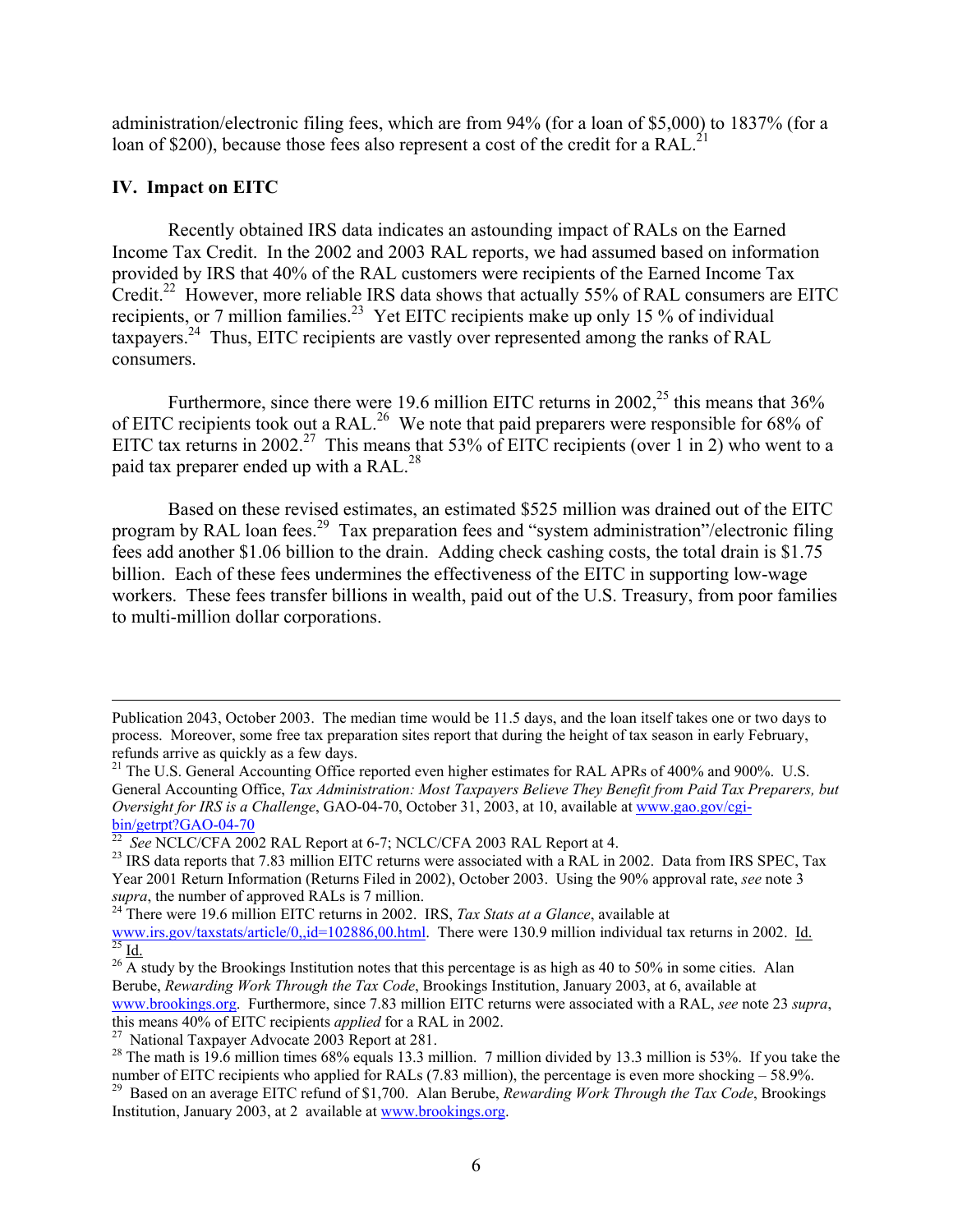| <b>Type of Fee</b>                                                 | <b>Cost to Taxpayer</b> | <b>Drain on EITC Program</b> |
|--------------------------------------------------------------------|-------------------------|------------------------------|
| RAL loan fee (inc. dummy<br>account fee)                           | \$75                    | \$525 million                |
| System Admin./Electronic<br><b>Filing Fee</b>                      | \$32                    | \$224 million                |
| Tax preparation fee                                                | \$120                   | \$840 million                |
| <b>Total</b>                                                       | \$207                   | \$1.59 billion               |
| Check cashing fee (for $45\%$<br>of EITC recipients) <sup>30</sup> | $$51^{31}$              | \$161 million                |
| <b>Total with check cashing</b>                                    | \$258                   | \$1.75 billion               |

# **V. Tax Preparers and RAL Lenders**

In 2002, the major players in the RAL industry experienced significant growth. Because 2003 corporate filings are available for some of these companies, this section also includes selected 2003 data.

# H&R Block

H&R Block experienced a 14% growth in the number of RALs they processed, from 4.5 million in 2001 to 5.15 million in 2002.<sup>32</sup> In 2003, Block began reporting only the number of RALs that were funded after Block processed them.<sup>33</sup> Block reported that 4 million of the RALs it processed were funded in 2001, and that 4.67 million were funded in 2002 $34$ 

In 2003, the number of RALs processed by Block appeared to have stayed flat. Block reported that it processed 4.65 million RALs that were funded.<sup>35</sup> Note that Block actually lost tax preparation customers in 2003, declining from 16.9 million to 16.3 million.

In 2002, Block earned over \$200 million in fees from RALs.<sup>36</sup> This included both a \$9 per RAL "license fee" and \$160 million in loan fees received by Block Financial Corporation, which had an arrangement to buy a 49.9% interest in RALs arranged by the

<span id="page-6-0"></span><sup>1</sup> <sup>30</sup> This 45% figure is taken from a study of EITC recipients who used *free* tax preparation services. Timothy M. Smeeding, Katherine Ross Phillips, and Michael O'Connor, *The EITC: Expectation, Knowledge, Use, and Economic and Social Mobility,* Center for Policy Research, Working Paper Series No. 13 (2000), at Table 5. Given the relationship between *commercial* tax preparers and check cashers, *see* NCLC/CFA 2003 RAL Report at 9, we believe this figure actually underestimates the number of EITC recipients who use check cashers. Since there were 7 million RAL consumers who received the EITC in 2002, 45% would be 3.15 million.

<span id="page-6-1"></span><sup>&</sup>lt;sup>31</sup> The average check cashing fee for a RAL check is about 3%, or \$51 for the average EITC refund of \$1,700. *See* 

<span id="page-6-2"></span>NCLC/CFA 2003 RAL Report at 12.<br><sup>32</sup> H&R Block Inc., *2002 Form 10-K: Annual Report Pursuant to Section 13 or 15(d) of the Securities Exchange*<br>*Act of 1934*, at 4 [hereinafter "H&R Block, 2002 Form 10-K"].

<span id="page-6-3"></span> $33$  H&R Block Inc., 2003 Form 10-K: Annual Report Pursuant to Section 13 or 15(d) of the Securities Exchange Act *of 1934*, at 5. [hereinafter "H&R Block, 2003 Form 10-K"].<br><sup>34</sup> <u>Id.</u><br><sup>36</sup> H&R Block, 2002 Form 10-K at 4, 7.

<span id="page-6-4"></span>

<span id="page-6-5"></span>

<span id="page-6-6"></span>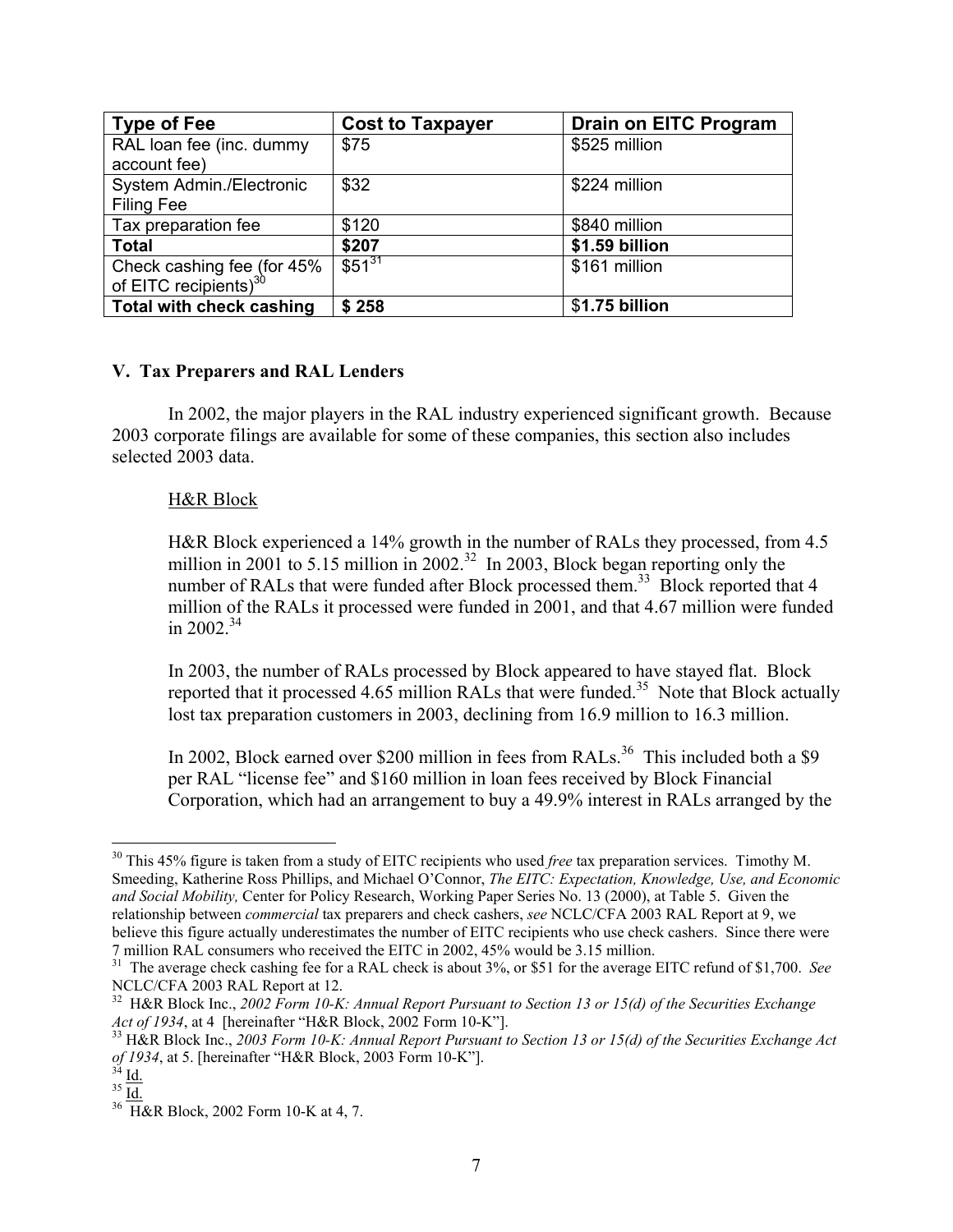tax preparation arm. For 2003, Block waived its right to buy this 49.9% interest in RALs, as well as its "license fee" in exchange for a flat fee per  $RAL^{37}$  In 2003, Block received \$133 million in payment for its waivers.<sup>38</sup> Block will resume collecting license fees and obtaining its participation interest in RALs until 2006.[39](#page-7-2) In addition to the participation interest in RALs, Block's incentives to promote RALs include payments by Household to reimburse Block for the cost of advertising.<sup>40</sup>

In 2002, Block applied for a charter to become a bank with the Office of Thrift Supervision.<sup>41</sup> Consumer groups, including CFA and NCLC advocates, submitted comments raising issues concerning Block's RAL business, as well as concerns over subprime lending by Block subsidiary Option One and the potential for the Block bank to engage in rent-a-charter payday lending.<sup>42</sup> Block withdrew its application in April 10, 2003, but has since re-filed its application in December 2003.[43](#page-7-6)

Finally, H&R Block revealed in December 2003 that it is being investigated by the Securities and Exchange Commission over its disclosures relating to RAL litigation.<sup>[44](#page-7-7)</sup>

#### Household Bank/ITLA

In 2002, Household processed 7 million RALs generating nearly \$240 million in income. [45](#page-7-8) This represents a 9% increase in the number of RALs and a 22% increase in RAL income from 2001, in which Household made 6.4 million RALs generating \$196.3 million in income. [46](#page-7-9) 

As discussed in the NCLC/CFA 2003 RAL Report, Household struck an arrangement in November 2002 with ITLA Capital Corporation for ITLA to originate the RALs, which Household would then buy immediately from ITLA.<sup>47</sup> Preliminary data shows that ITLA Corporation earned \$14.6 million in income from RALs in 2003.<sup>[48](#page-7-11)</sup>

<span id="page-7-0"></span>

<span id="page-7-1"></span>

<span id="page-7-3"></span><span id="page-7-2"></span>

<sup>&</sup>lt;sup>37</sup> H&R Block, 2003 Form 10-K at 11.<br><sup>39</sup> <u>Id.</u><br><sup>40</sup> These payments will be \$3.5 million in 2004, \$4.25 million in 2005, and \$5 million in 2006. Second Amended<br>and Restated Refund Anticipation Loan Operations Agreement,

<span id="page-7-5"></span><span id="page-7-4"></span>

 $41$  A redacted copy of Block's May 2002 OTS application is on file with the authors.<br> $42$  Letter from California Reinvestment Committee, Consumers Union, Consumer Federation of America, and National Consumer Law Center to Charles Deardoff, Office of Thrift Supervision, May 31, 2002, on file with the authors.<br><sup>43</sup> A redacted copy of Block's December 2003 OTS application is on file with the authors.<br><sup>44</sup> H&R Block Inc.: SEC Investigation is Related to Refund-Anticipation Loans, Business Briefs, Wall Street Journal,

<span id="page-7-6"></span>

<span id="page-7-7"></span>December 15, 2003, at A10; Bill Draper, *H&R Block Says It Faces SEC Investigation, CEO Expects Smaller Increase In Tax Filers*, Associated Press Newswire, December 13, 2003. Block has also been the subject of

<span id="page-7-8"></span>shareholder lawsuits regarding its disclosures over RAL litigation. H&R Block, 2003 Form 10-K at 40.<br><sup>45</sup> Household International, 2002 Form 10-K: Annual Report Pursuant to Section 13 or 15(d) of the Securities Exchange Ac

<span id="page-7-9"></span><sup>&</sup>lt;sup>46</sup> Household International, *2001 Form 10-K: Annual Report Pursuant to Section 13 or 15(d) of the Securities Exchange Act of 1934, at 5, 26.<br><sup>47</sup> NCLC/CFA 2003 RAL Report at 6.* 

<span id="page-7-10"></span>

<span id="page-7-11"></span><sup>&</sup>lt;sup>48</sup> ITLA Capital Corporation Reports Earnings for the Third Quarter Ended September 30, 2003, PR Newswire, November 4, 2003.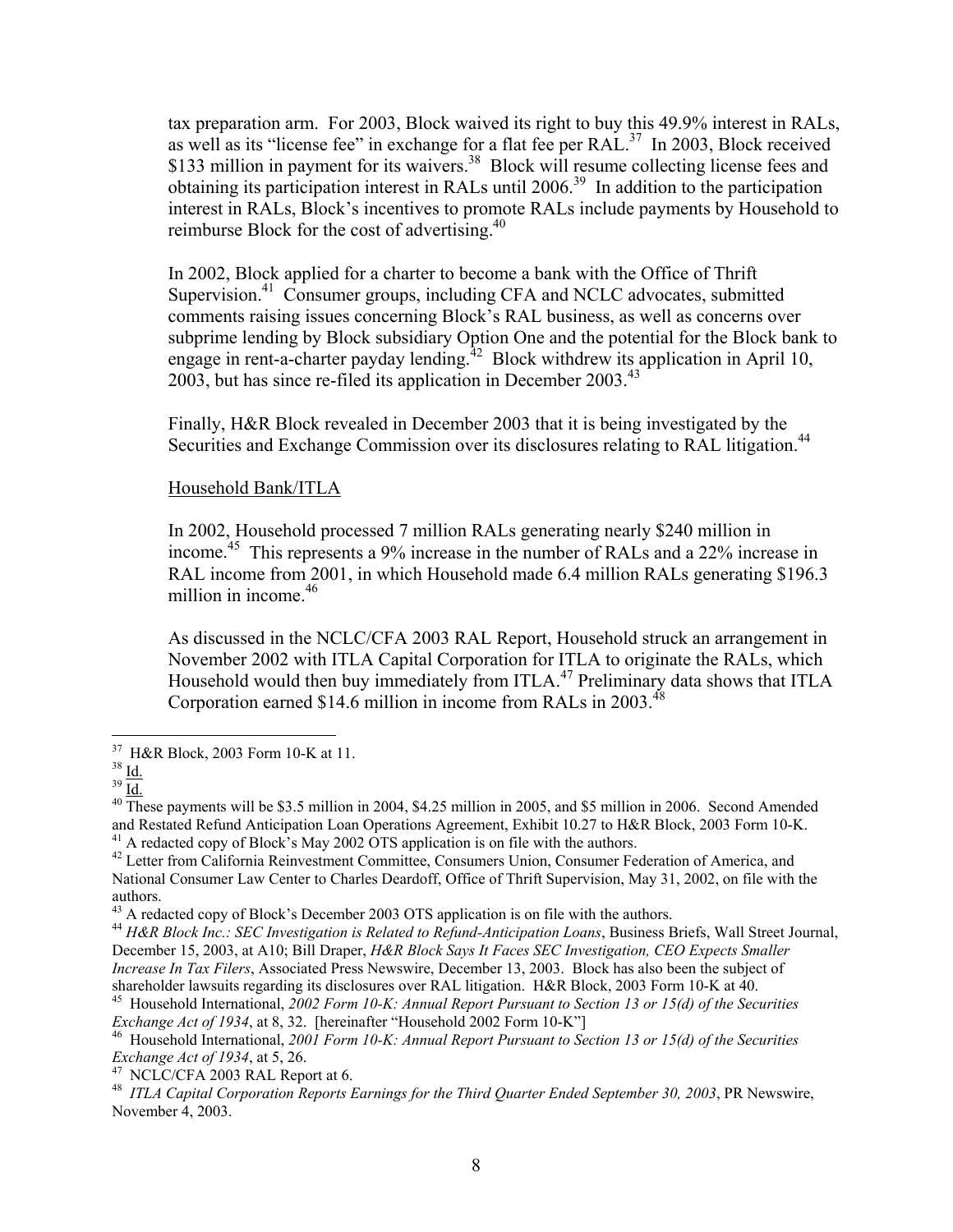The following is the Household/ITLA price structure for RALs in 2004, for both H&R Block<sup>49</sup> and in general.<sup>50</sup> At least for the general rates, there appears to be an increase of about \$15 for the loan fee for loans of \$2,001 to \$5,000.<sup>51</sup>

| <b>Amount of Loan</b> | <b>H&amp;R Block</b> | <b>General</b> |
|-----------------------|----------------------|----------------|
| \$200-\$500           | \$29.95              | \$34.95        |
| \$501-1,000           | \$39.95              | \$44.95        |
| \$1,001-\$1,500       | \$59.95              | \$64.95        |
| \$1,501-\$2,000       | \$69.95              | \$74.95        |
| \$2,001-\$5,000       | \$99.95              | \$104.95       |

**Household 2004 RAL Fee Schedule** 

# Jackson Hewitt

Jackson Hewitt, the second largest tax preparation chain in the country, prepared 2.5 million returns in 2002.<sup>52</sup> Jackson Hewitt generated revenues of \$33 million from "various financial products," which we assume would include RALs and refund anticipation checks (RACs). In 2003, Jackson Hewitt reported that the number of tax returns it processed had increased to  $2.8$  million.<sup>53</sup>

Santa Barbara Bank & Trust/Pacific Capital Bancorp

Jackson Hewitt's RAL partner, Santa Barbara Bank & Trust (SBBT), a subsidiary of Pacific Capital Bancorp, earned \$29.9 million in fees from RALs in 2002, and \$16.6 million in fees from its RAC product, called a "Refund Transfer."<sup>54</sup> SBBT earned \$38.2 million in RAL fees in 2003, representing an increase of 28%, and 19.8 million in Refund Transfer fees.<sup>55</sup> Thus, SBBT's RAL business has experienced significant growth in 2003.

Interestingly, SBBT reports that its RAC product constitutes about two thirds of is taxrelated financial products.<sup>56</sup> Since SBBT made 3.8 million RALs and RACs in 2002, that means SBBT made about 1.3 million RALs in that year.<sup>57</sup> For 2003, SBBT made 4.6

<span id="page-8-0"></span><sup>&</sup>lt;sup>49</sup> H&R Block, Sample Refund Anticipation (RAL) Loan Fees, on file with the authors. Block's fees appear to be about \$5 less than for other tax preparers; however, Block also charges a separate administrative fee averaging \$32.<br><sup>50</sup> From Household's website at www.household.com/corp/hirl\_express\_refund\_loan.jsp. The fees include bo

<span id="page-8-3"></span><span id="page-8-2"></span>

<span id="page-8-1"></span>Household's stated finance charge as well as the dummy account fee.<br><sup>51</sup> NCLC/CFA 2003 RAL Report at 6.<br><sup>52</sup> Cendant Corporation, 2002 Form 10-K: Annual Report Pursuant to Section 13 or 15(d) of the Securities Exchange Act

<span id="page-8-5"></span><span id="page-8-4"></span>

<sup>&</sup>lt;sup>53</sup> Press Release, *Tax Season 2003 Brings Jackson Hewitt Near 3 Million Tax Return Mark*, July 23, 2003.<br><sup>54</sup> Pacific Capital Bancorp, 2002 Form 10-K: Annual Report Pursuant to Section 13 or 15(d) of the Securities *Exc* 

<span id="page-8-6"></span><sup>&</sup>lt;sup>55</sup> Pacific Capital Bancorp, *Form 10-Q: Quarterly Report Pursuant to Section 13 or 15(d) of the Securities Exchange Act of 1934*, November 14, 2003 at 69 (showing \$30.2 million in RAL interest income and \$8 million in gain from the sale of RALs.)<br> $rac{56}{57}$   $\frac{Id}{Id}$  at 65.

<span id="page-8-7"></span>

<span id="page-8-8"></span>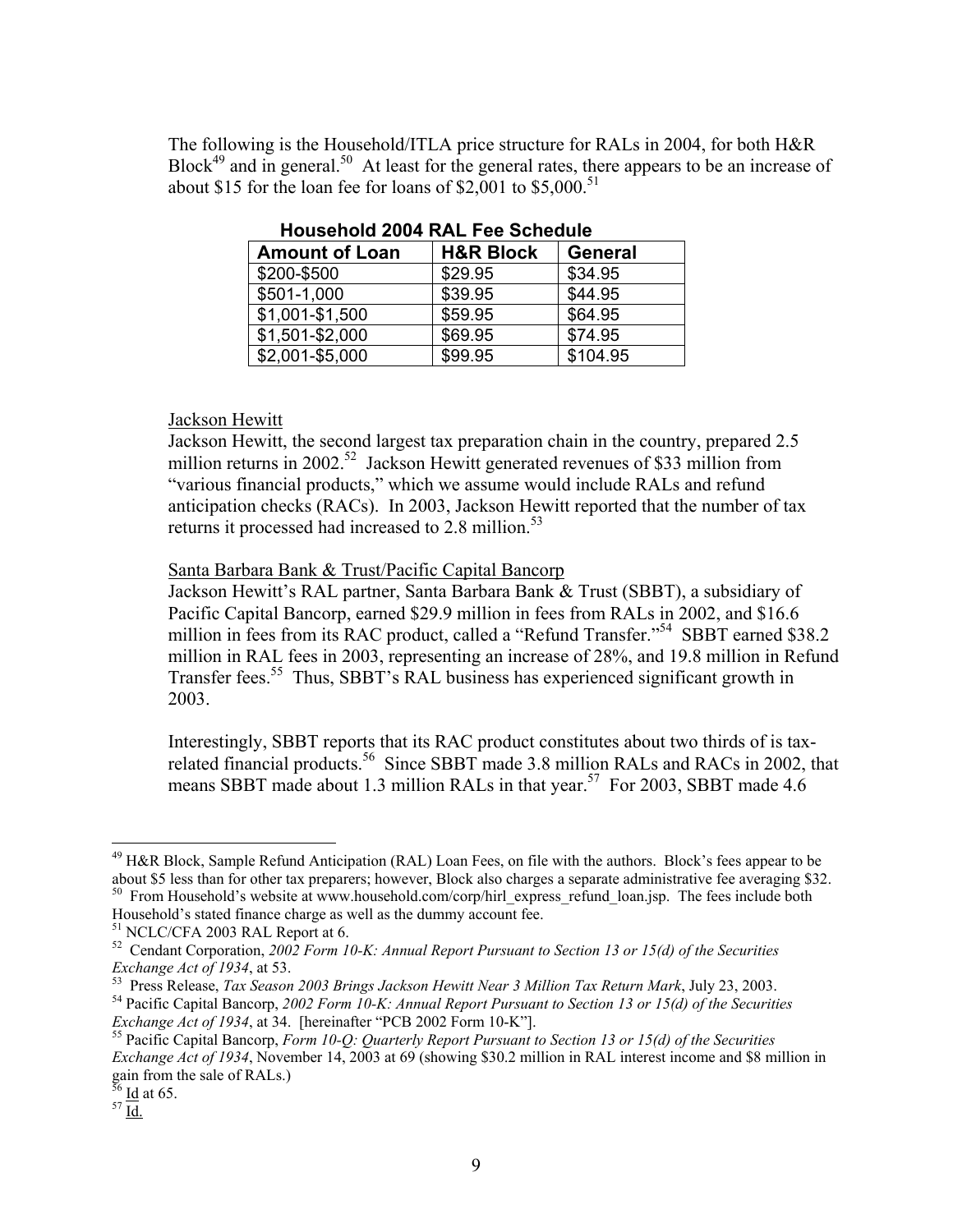million RALs and RACs, which means SBBT made 1.5 million RALs this past year.<sup>58</sup> Note that SBBT also earned \$1.6 million in recoveries on bad RAL loans from prior years, presumably through cross-lender debt collection.<sup>[59](#page-9-1)</sup>

The following is SBBT's price structure for RALs in 2004.<sup>60</sup> Some of these prices appear to be  $\overline{55}$  higher than SBBT's prices in 2003,<sup>61</sup> which adds up to \$10 given the surcharge for RALs secured by the EITC.

| <b>Amount of Loan</b> | Loan Fee<br>w/o EITC | <b>Loan Fee</b><br>with EITC |
|-----------------------|----------------------|------------------------------|
| Up to \$500           | \$29                 | \$34                         |
| \$501-1,000           | \$44                 | \$49                         |
| \$1,001-\$1,500       | \$64                 | \$69                         |
| \$1,501-\$2,000       | \$79                 | \$84                         |
| \$2,001-\$5,000       | \$94                 | \$99                         |

**SBBT 2004 RAL Fee Schedule** 

#### Other industry players

In a victory for consumers, Intuit Corporation announced in September 2003 that it would no longer offer RALs through TurboTax, which is the nation's best-selling do-it-yourself tax software program. [62](#page-9-4) In addition, RALs would no longer be offered through the Web-version of TurboTax, which was part of the IRS Free File program.<sup>[63](#page-9-5)</sup>

# **VI. Partnerships with High Cost Financial Providers**

In our prior reports, we have discussed the role played by high cost fringe financial providers in the RAL business, such as the H&R Block partnership with ACE Cash Express.<sup>64</sup> We have also reported on car dealers and payday lenders who engage in tax preparation and facilitate RALs.<sup>65</sup> These practices appear to be flourishing. ACE Cash Express reports that in 2003, it placed 240 self-serve cash checking machines in H &R Block offices.<sup>66</sup> Jackson Hewitt has a similar arrangement with CashWorks to place check cashing machines in Jackson Hewitt

 $\overline{a}$ 

<span id="page-9-1"></span><span id="page-9-0"></span><sup>58</sup> Id. 59 Katie Kuhner-Herbert, *In Brief: Problem Loans Hurt Pacific Capital in 3Q*, American Banker, October 28, 2003, at 17.

<span id="page-9-2"></span><sup>60</sup> SBBT, *2004 Program Newsletter for Tax Professionals*, available at the Taxwise website at

<span id="page-9-3"></span>[http://www.taxwise.com/\\_inc/content-managed/pdf/2004newsletter\\_backSBBT%20\(2\).pdf.](http://www.taxwise.com/_inc/content-managed/pdf/2004newsletter_backSBBT (2).pdf)<br>
<sup>[61](http://www.taxwise.com/_inc/content-managed/pdf/2004newsletter_backSBBT (2).pdf)</sup> NCLC/CFA 2003 RAL Report at 6.<br>
<sup>62</sup> Amy Hamilton, *Intuit to Discontinue Offering RALs Through TurboTax*, Tax Notes Today, September

<span id="page-9-6"></span><span id="page-9-5"></span><span id="page-9-4"></span>cashing outlets conducted by CFA members in nine states that documented the additional cost of cashing tax refund<br>checks and refund anticipation loan checks. Id. at 11.

<span id="page-9-8"></span><span id="page-9-7"></span>

<sup>&</sup>lt;sup>65</sup> Id. at 10-11.<br><sup>66</sup> Ace Cash Express, *2003 Form 10-K: Annual Report Pursuant to Section 13 or 15(d) of the Securities Exchange Act of 1934*, at 7.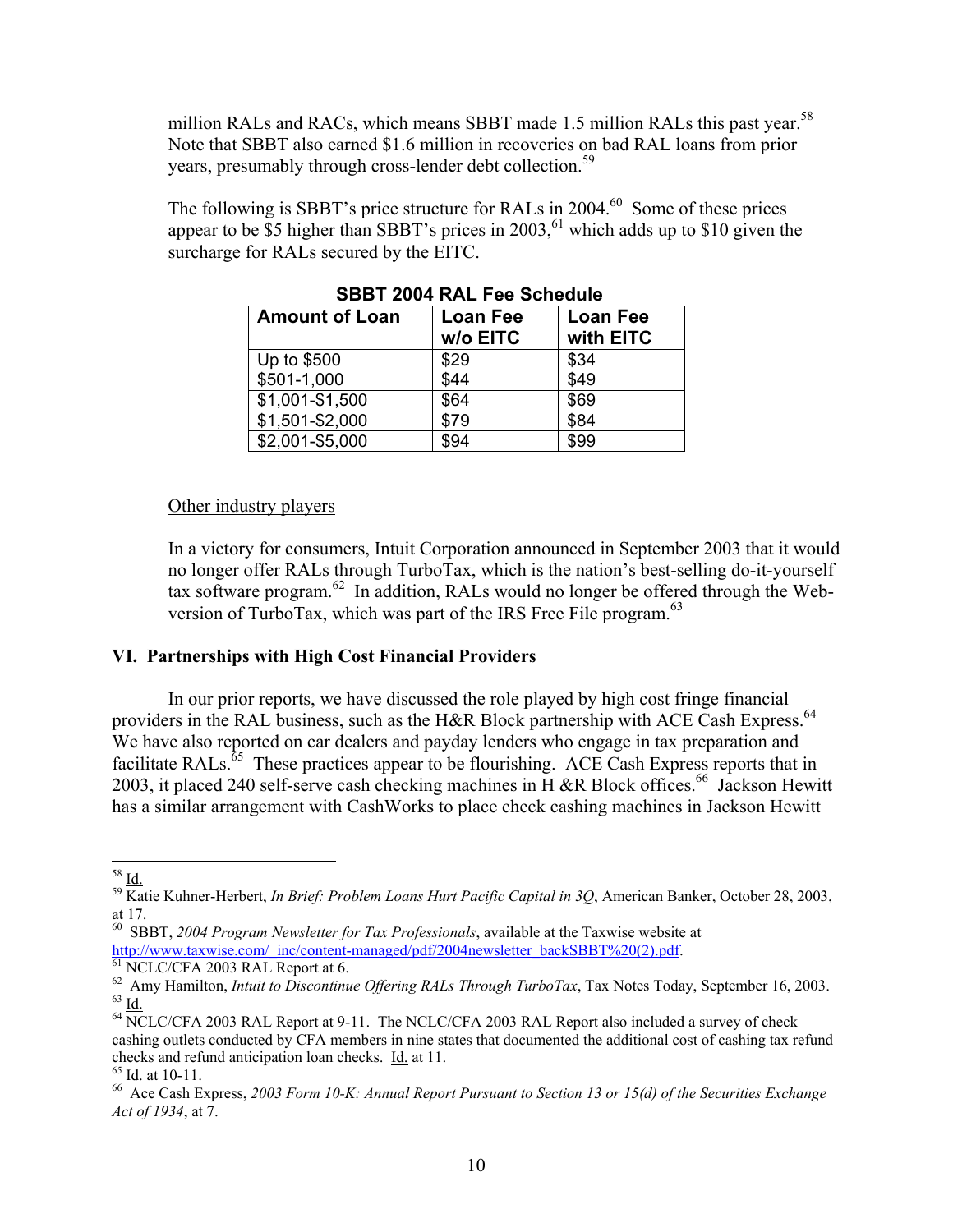offices.[67](#page-10-0) TaxMax, which provides tax preparation, filing services, and arranges for RALs for car dealers, reported a substantial 21% growth last year and is expanding beyond automobile dealers.<sup>68</sup> The website of TRE Financial Services advertises tax preparation support to "check" cashing stores, insurance offices, car dealers, and pawn shops...<sup>569</sup> The website of AMSCOT Financial, a check casher and payday lender, offers both tax preparation and RAL services.<sup>70</sup> The National Taxpayer Advocate has noted her concerns over tax preparation by such entities, including concerns over the competency of these services and whether these entities are adequately respecting IRS privacy regulations.<sup>71</sup>

We note the emergence of two new partnerships between high-cost financial providers and a major tax preparation chain, i.e., Jackson Hewitt. In November 2003, Jackson Hewitt announced a cross-marketing deal with Rent-A-Center, the nation's largest rent-to-own company.<sup>72</sup> Rent-to-own (RTO) businesses are essentially appliance and furniture retailers that arrange lease agreements for those customers who cannot purchase goods with cash. These lease agreements contain purchase options that typically enable consumers to buy the goods by making a nominal payment at the end of the lease. The RTO industry aims its marketing efforts primarily at low-income consumers. The chief problem with RTO companies is that the supposed "leases" are really disguised sales made at astronomical and undisclosed effective interest rates. [73](#page-10-6)

Jackson Hewitt's partnership with Rent-A-Center involves incentives for Jackson Hewitt customers to enter into RTO arrangements.<sup>74</sup> Jackson Hewitt customers will receive two free weeks when they pay for an RTO lease with their "Jackson Hewitt Cash Card" (for which they probably pay fees for both the card as well as RAL or RAC fees to get the refund monies to put on the card.)<sup>75</sup> In addition, Jackson Hewitt will offer tax preparation at selected Rent-A-Center stores, where presumably rent-to-own consumers can obtain RALs and RACs.<sup>[76](#page-10-9)</sup>

Jackson Hewitt also announced the formation of a partnership with the purveyors of the Rush Prepaid Visa Card.<sup>77</sup> This card is a stored value card offered by Russell Simmons, who is the founder of a hip-hop music label and well-known in the African American community. The Rush Card appears to be targeted at urban minority communities, and is associated with significant fees, such as a \$20 initial fee, a \$1 fee for use at point-of-sale transactions, and a \$5 per 90 days "inactivity" fee. The major problem with pre-paid cards such as the Rush VISA Card is the high cost involved in using the stored value card. One survey found that it cost low-

 $67$  Ann All, Tax Season Provides Nice Return for ATM Deployer, ATM Marketplace, April 15, 2003.

<span id="page-10-1"></span>

<span id="page-10-2"></span>

<span id="page-10-3"></span>

<span id="page-10-4"></span>

<span id="page-10-5"></span>

<span id="page-10-7"></span><span id="page-10-6"></span>

<span id="page-10-0"></span><sup>&</sup>lt;sup>67</sup> Ann All, *Tax Season Provides Nice Return for ATM Deployer*, ATM Marketplace, April 15, 2003.<br>
<sup>68</sup> *Carbiz Signs Deal with Select Personnel Services*, CCNMatthews, November 3, 2003.<br>
<sup>69</sup> http://trefs.com/nontrad.as

<span id="page-10-9"></span><span id="page-10-8"></span>

<span id="page-10-10"></span>*Prepaid Visa Card*, Business Wire, December 10, 2003.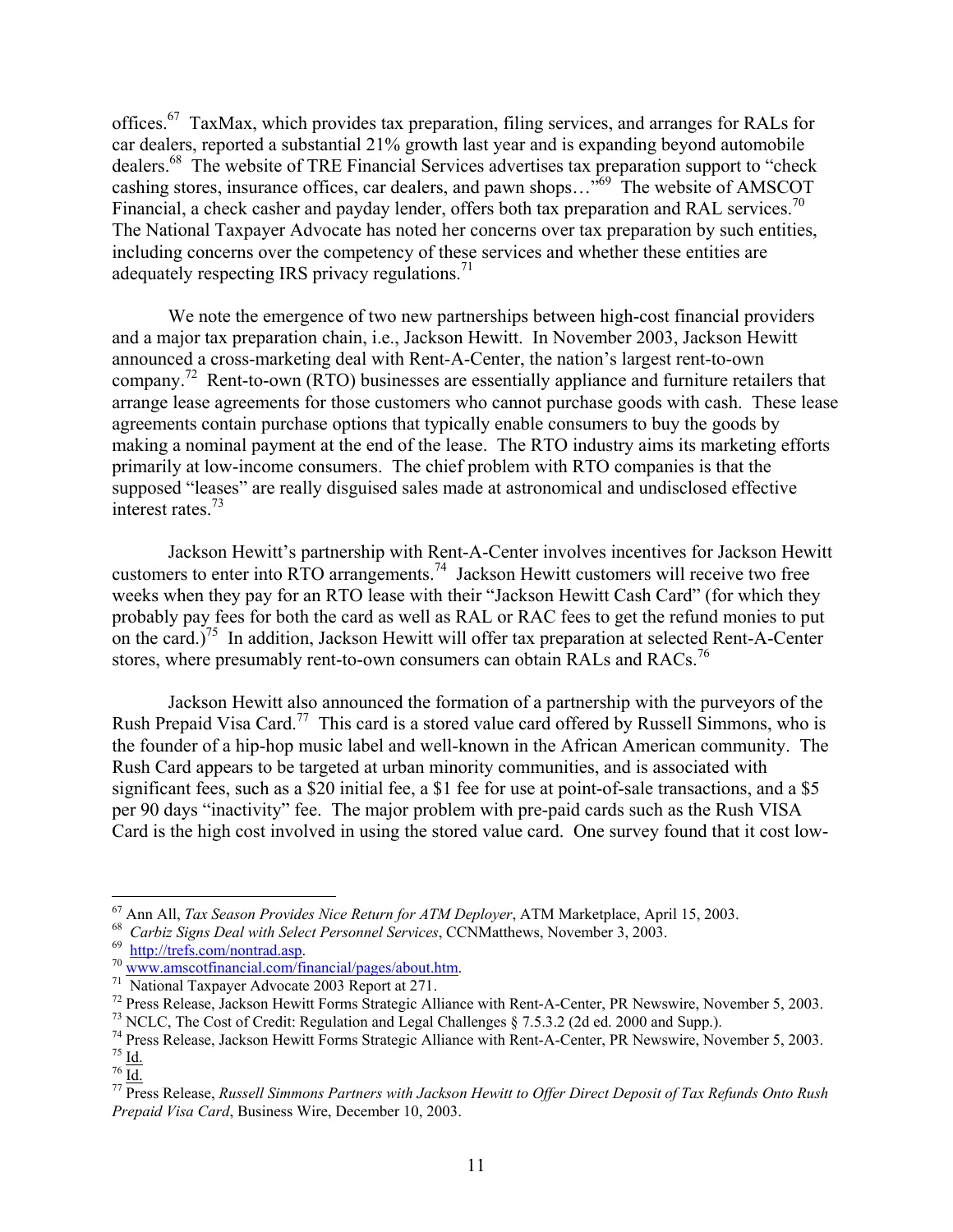income consumers nine times as much to use a pre-paid card as opposed to obtaining a basic bank account.<sup>[78](#page-11-0)</sup>

#### **VII. Advocacy**

1

In January 2004, the Association of Community Organizations for Reform Now (ACORN) held protests in front of H &R Block offices in 30 cities to protest Block's RAL business.<sup>79</sup> As a result of these protests, legislators in Texas and Philadelphia will be introducing legislation to regulate RALs.<sup>80</sup> The ACORN protests have also prompted the New Jersey Department of Banking to express its concerns over RALs.<sup>[81](#page-11-3)</sup>

# **VIII. Consumer Confusion About RALs Remain: NCLC/CFA Survey**

In the NCLC/CFA 2002 RAL Report, we discussed a 1996 study from University of Georgia which revealed that almost 50% of taxpayers who had received a RAL did not understand the product was a loan. $82$  We conducted a small sampling of RAL consumers in the Fall/Winter 2003 for the purposes of determining whether consumers now have a better understanding of RALs. The results of the survey suggest that many RAL consumers may still be unaware that RALs are loans.

Our survey was conducted in two locations: 1) in Christiansburg, Virginia by a faculty member and two trained students from Virginia Polytechnic Institute and State University, and 2) in Phoenix, Arizona by the Arizona Consumers Council. Survey participants were asked whether they had ever gotten a "rapid or speedy refund." Participants who answered affirmatively were then asked a number of follow-up questions. The question regarding understanding the nature of RALs was "Was your rapid or speedy refund the kind that involved a  $\text{loan} \mathcal{P}^{983}$  $\text{loan} \mathcal{P}^{983}$  $\text{loan} \mathcal{P}^{983}$ 

Twenty-two participants responded indicating that they had received a RAL.<sup>84</sup> Of the 22 participants, 18 of them (or over 80%) indicated they did not know the product involved a loan. The survey admittedly had a small sample size. However, the results provide an indication that

<span id="page-11-0"></span><sup>78</sup> New York Public Interest Research Group, *Back to Basics: A Report and Survey on Basic Banking, Pre-Paid Mastercards and Visa Cards, and Check Cashers*, June 2003, available at

<span id="page-11-1"></span>www.nypirg.org/consumer/basicbanking/2003/. 79 Rebecca Christie, *Consumer Activists to Protest H&R Block Tax Refund Loans*, Dow Jones Newswires, January 12, 2004; Robert L. Steinback, *Activists Go Straight to Source for Protest of Tax Refund Loans*, Miami Herald, January 14, 2004; Patricia Sabatini, *Pittsburgh Group Warns Consumers About Tax Preparers Offering Refund*

<span id="page-11-2"></span><sup>&</sup>lt;sup>80</sup> Adolfo Pesquera, *Tax Refund Loans Hit As Bad Deal*, San Antonio Express-News, January 17, 2004; Larry Rulison, *Tax Loans Scrutinized*, Philadelphia Business Journal, January 20, 2004. 81 Richard Newman, *Consumer Group Protests Alleged H&R Block Price Gouging*, Bergen Record, January 14,

<span id="page-11-3"></span><sup>2004,</sup> at B1.<br><sup>82</sup> Joan Koonce Lewis, et al., *Refund Anticipation Loan and the Consumer Interest: A Preliminary Investigation*,

<span id="page-11-4"></span>Consumer Interests Annual, Vol. 42 (1996), at 167.<br><sup>83</sup> This is very similar to the question used in the 1996 University of Georgia study cited above, <u>id</u>.<br><sup>84</sup> These were survey participants who answered that they had r

<span id="page-11-5"></span>

<span id="page-11-6"></span>refund had arrived in less than 8 days (which meant they had not received a non-loan financial product).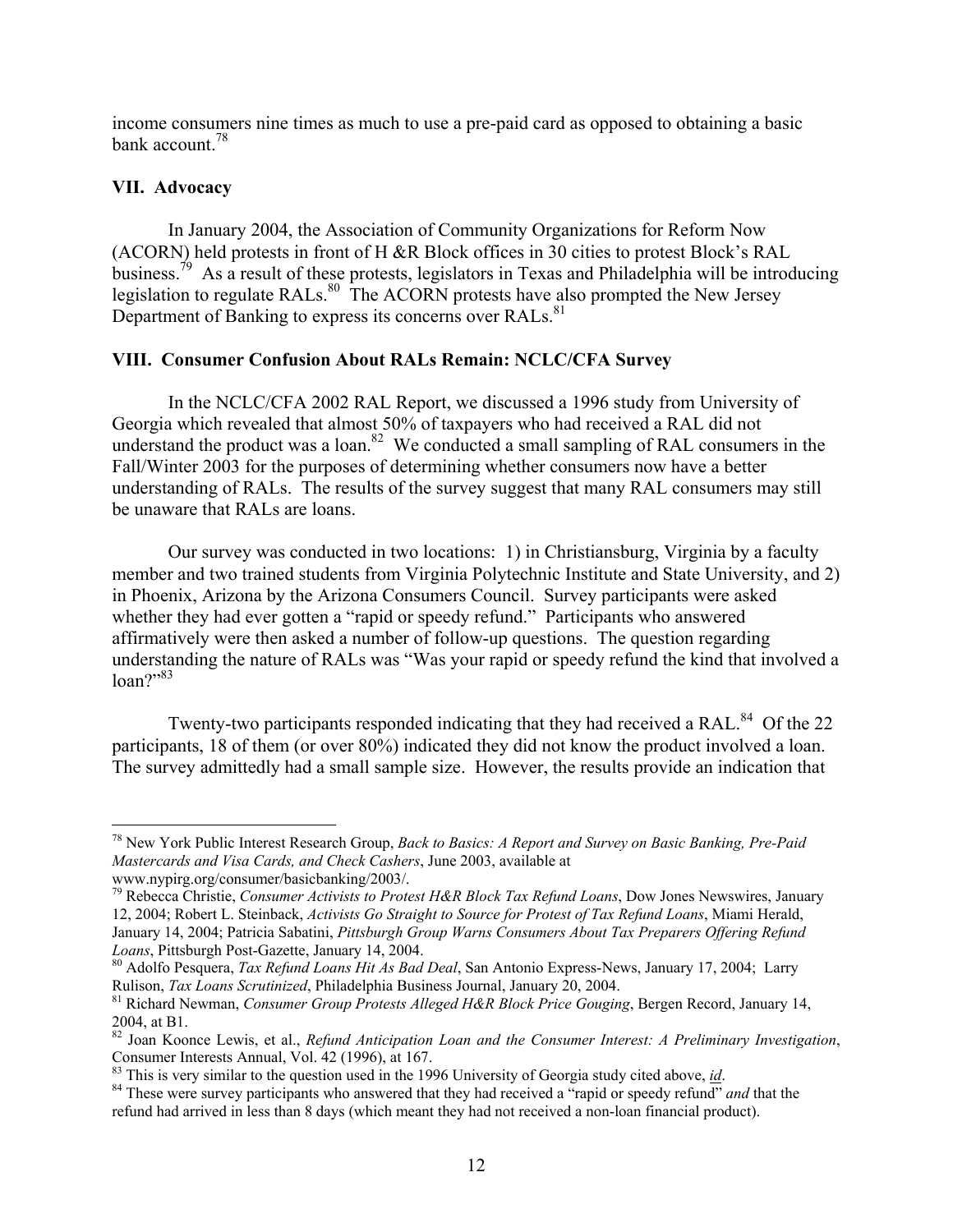despite educational efforts and supposedly better written disclosures, consumers may continue to be confused about RALs.

These survey responses may also be a sign that consumers rely more on oral information about RALs than on written disclosures. For example, in response to the ACORN protests discussed in Section VII, *supra*, Block issued a statement claiming that the company shows customers all filing options, starting with the no-cost filing options.<sup>85</sup> However, ACORN reported that potential customers who called Block offices were told orally over the telephone about RALs first. They were not informed of other alternatives until the Block employee was specifically asked about them.<sup>86</sup>

This year, H&R Block has revised its written information to provide more information to customers about options for receiving their tax refund. These disclosures include a section in Block's "Welcome" brochure, a refund options handout, and a computer screen during the tax preparation process. Each of these disclosures shows free options in addition to and before RACs and RALs. In addition, Block has produced a Fact Sheet on RALs describing the nature and costs of the product. It remains to be seen whether improved disclosures will be effective in communicating the nature and costs of RALs to consumers. The more important question may be whether employees of tax preparation firms will orally inform consumers of the nature and costs of RALs, and the existence of less costly alternatives.<sup>87</sup> Finally, while improved disclosures are progress, they do not make RALs any less expensive or a better choice for consumers.

#### **IX. Legislation**

1

A number of state and local governments have enacted laws governing refund anticipation loans during the past 2 years. The following is a summary of these laws:

#### New York City<sup>88</sup>

New York City enacted a local law which requires tax preparers to provide disclosures to RAL applicants in 14 point type and with mandatory language. These disclosures include: a) the amount of the RAL fees and the amount that the consumer's tax refund will be after fees; b) the amount of the consumer's tax refund if the consumer does not take out a RAL; c) the APR for the RAL; d) estimated times for receiving a RAL vs. receiving a refund with e-file and direct deposit; e) a disclosure that the consumer need not take out a RAL; and f) a warning that the consumer must repay the RAL if the IRS does not issue the expected tax refund.

<span id="page-12-0"></span><sup>85</sup> Press Release, *H&R Block Statement on the Truth About Refund Anticipation Loans*, U.S. Newswire, January 13, 2004. 86 Bill Sulon, *Taxpayers Urged Not to Borrow on Refund*, Harrisburg Patriot-News, January 14, 2004, at D1;

<span id="page-12-1"></span>*ACORN National President Maude Hurd's Letter to Mark Ernst, President, Chairman and CEO of H&R Block*, US

<span id="page-12-2"></span><sup>&</sup>lt;sup>87</sup> Block employees may have an incentive to promote RALs or other bank products. We have been informed that Block employees receive a flat fee, generally around \$5, for each RAL or RAC they make. 88 Section 20-739 of the Administrative Code of the City of New York.

<span id="page-12-3"></span>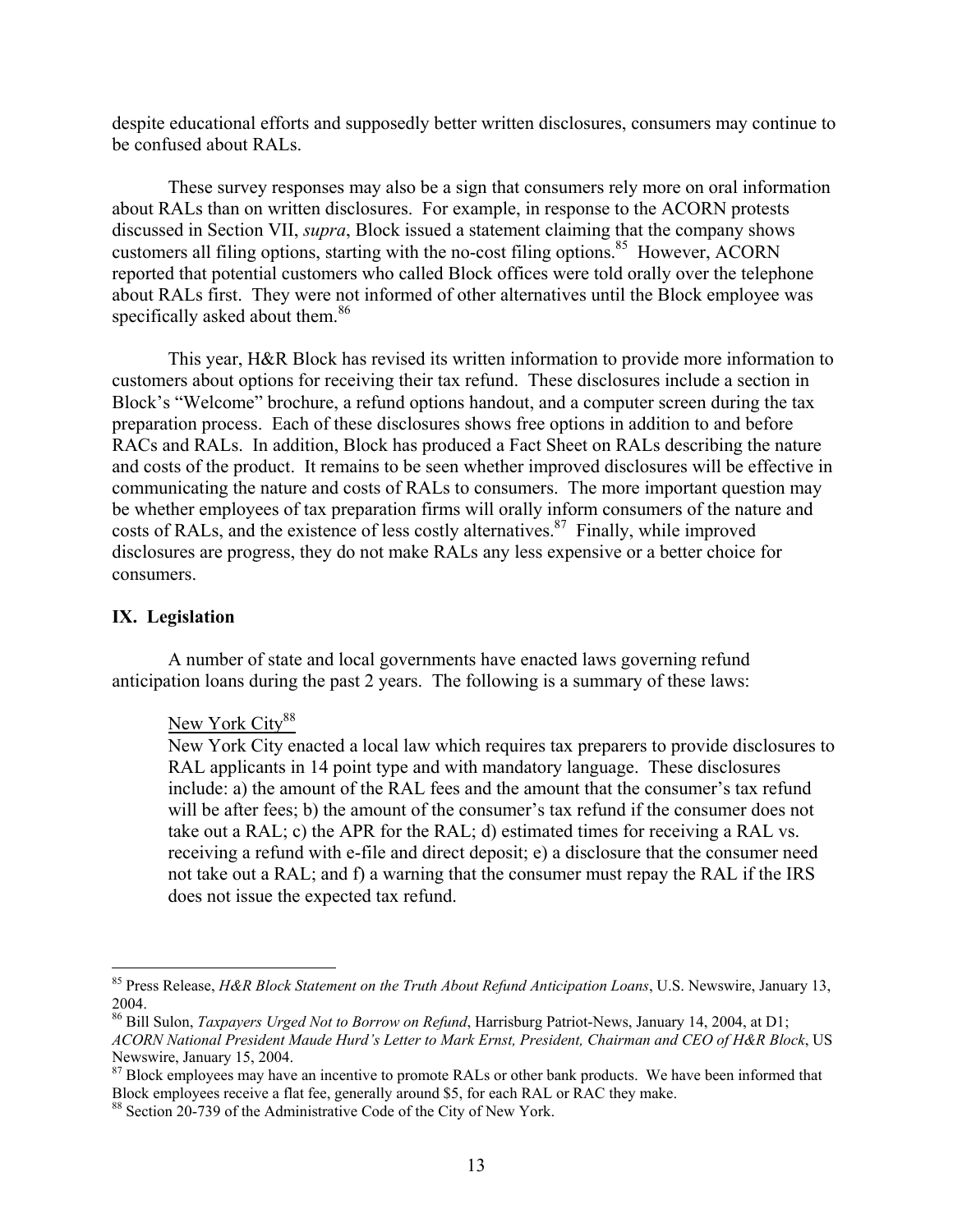The New York City law also requires tax preparers to disclose in advertisements that a RAL is a loan, the name of the lender, and that a fee will be charged for a RAL. The advertising provisions also prohibit tax preparers from representing or implying that RALs are refunds.

# Minnesota<sup>[89](#page-13-0)</sup>

Minnesota enacted a statute which similarly imposes disclosure requirements on tax preparers who facilitate RALs. These disclosures must be made on a separate sheet of paper and in 14 point type. The disclosures include: a) the fact that a RAL is a loan; b) the APR for the RAL; c) the amount that the consumer's refund will be reduced by RAL fees; d) a disclosure that the consumer can get a refund in about two weeks with e-filing and direct deposit; and e) if appropriate, a warning that if the tax refund is delayed, the consumer may have to pay additional interest. The Minnesota statute also contains standards of conduct for tax preparers in general.

# Illinois [90](#page-13-1)

Illinois passed a law in 2002 that also imposes disclosure requirements on tax preparers who facilitate RALs. These disclosures include the loan fee schedule, electronic filing fee, estimated date for receiving the RAL, the availability of e-filing, the estimated time for receiving a refund with e-filing and direct deposit, and a statement that the consumer is responsible for repaying the RAL if the IRS does not issue the expected tax refund. There are no mandatory font requirements.

These laws are in addition to RAL laws that were already existing in North Carolina<sup>[91](#page-13-2)</sup> and Wisconsin.<sup>92</sup>

In 2003, another attempt was made to introduce federal legislation to regulate RAL fees. Senators Jeff Bingaman (D-NM) and Daniel Akaka (D-HI) introduced S.685, which would require the IRS to establish guidance on reasonable fees and interest rates for RALs.<sup>93</sup> The bill would also eliminate the Debt Indicator Program and require registration of tax preparers.<sup>94</sup> In addition, S.685 would provide \$10 million in funding for free tax preparation for low-income taxpayers, which would help reduce demand for RALs.<sup>95</sup> While  $\overline{S}$ ,685 has languished in general, the funding provisions in the bill have seen some movement.

Finally, NCLC attorneys have produced a model state law that would regulate refund anticipation loans. This model law primarily focuses on the tax preparers that facilitate RALs. The model law will be available on NCLC's website at

<span id="page-13-0"></span>

<span id="page-13-1"></span>

<span id="page-13-2"></span>

<span id="page-13-3"></span>

<span id="page-13-4"></span>

<span id="page-13-6"></span><span id="page-13-5"></span>

<sup>&</sup>lt;sup>89</sup> Minn. Stat. § 270.30.<br><sup>90</sup> Comp. Stat. Ann. ch. 815, § 177/1, *et seq*<br><sup>91</sup> N.C. Gen. Stat. §§ 53-245 to 53-254.<br><sup>92</sup> Wis. Stat. §§ 421.301 and 422.310.<br><sup>93</sup> Td<sub>1</sub>. In addition, Senator Akaka offered an amendment eli Appropriation bill, but withdrew it because of a jurisdiction issue on the House side. Timothy Catts, S*enators Seek Vehicle for Provision to Aid Low-Income Taxpayers*, Tax Notes, October 30, 2003.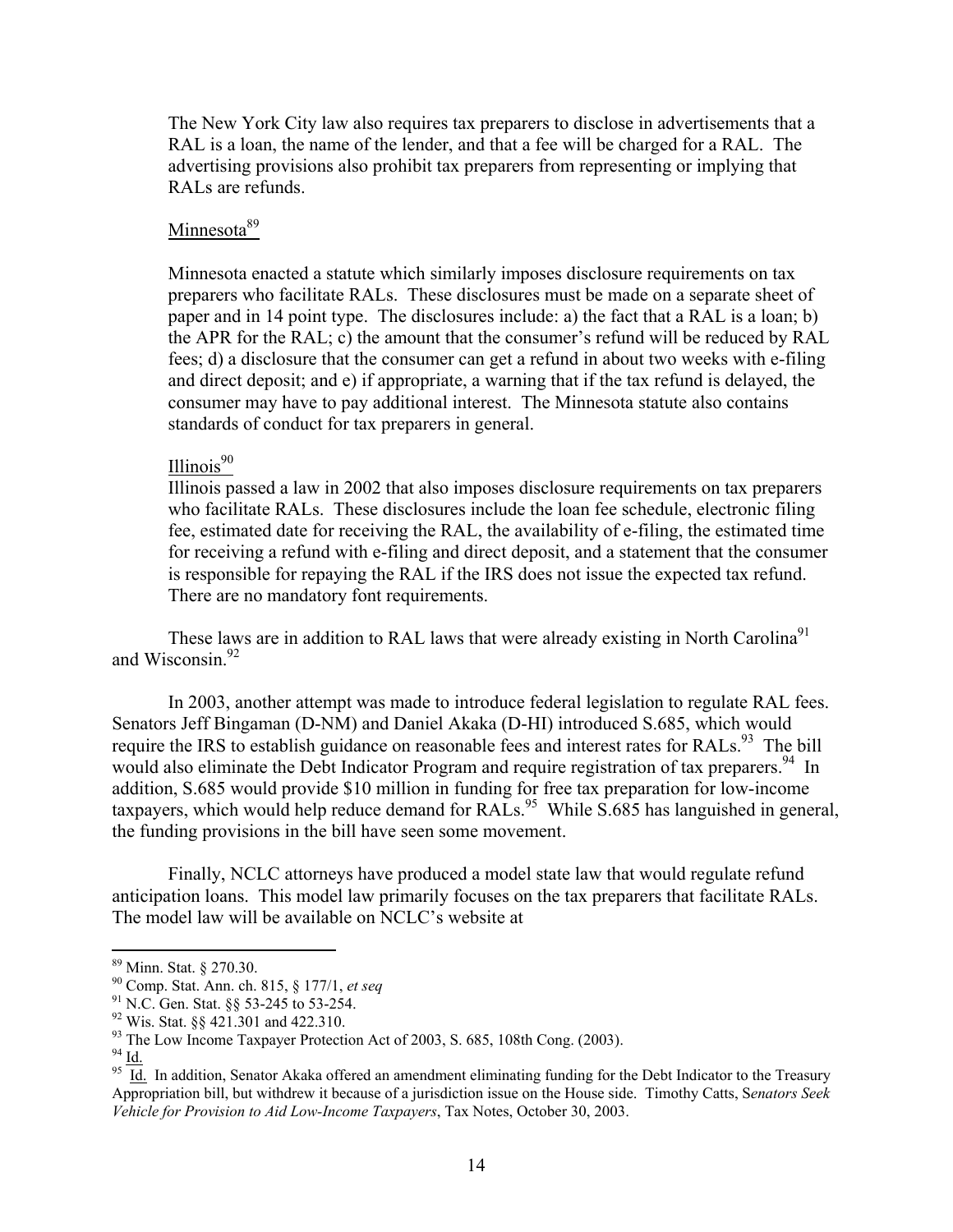www.consumerlaw.org/initiatives/refund anticipation or can be obtained by contacting NCLC at 617-542-8010.

# **X. The Internal Revenue Service's Role in RALs**

The IRS is under a mandate from Congress to achieve an 80% electronic filing target by 2007, leading the agency to assist commercial tax preparers in making RALs, since the loans boost electronic filing volume. One way the IRS helps RAL providers is to provide the Debt Indicator, which screens electronically filed tax returns and lets the preparer know if there are any federal offset claims against a taxpayer's refunds such as for a delinquent child support or student loan debt.<sup>[96](#page-14-0)</sup>

Another way the IRS is responsible for RALs is the fact that it has permitted commercial tax preparer partners in the Free File program to market the usurious loans, as well other paid products, to taxpayers who use Free File.<sup>97</sup> NCLC and CFA advocates objected to the ability of Free File providers to cross-market through Free File from the outset of the program.<sup>98</sup> The National Taxpayer Advocate raised similar concerns in a report to Congress.<sup>99</sup> Several members of Congress questioned IRS officials on the issue of commercial marketing via a government website during a House Ways and Means hearing on Free File.<sup>100</sup>

Despite these concerns, RALs were marketed by some Free File companies. There is evidence that the Free File program may have resulted in an increase in RALs. According to Jeff Yabuki, H &R Block's chief operating offer, "there was a sizable group of [Free File] clients who purchased additional services" in 2003.<sup>101</sup> At least one high level IRS official has taken the view that it is acceptable for Free File vendors to offer RALs and other paid services via a government website, because "we're not [the taxpayer's] parents."[102](#page-14-6) 

Concerns over cross-marketing to Free File taxpayers have been reinforced by evidence that one Free File provider, H&R Block, has been using consumers' tax information to market not only RALs, but mortgages (including potentially subprime mortgages) to Free File users.<sup>103</sup> Under IRS laws and regulations, taxpayer information cannot be used by tax preparers for

 $\overline{a}$ 

<span id="page-14-1"></span><span id="page-14-0"></span><sup>&</sup>lt;sup>96</sup> *See* NCLC/CFA 2002 RAL Report at 20.<br><sup>97</sup> The Free File program is a partnership established by IRS in which a consortium of commercial preparers has agreed to provide free on-line tax preparation and electronic filing of federal tax returns to certain taxpayers. *See* the IRS Website at [www.irs.gov/efile/article/0,,id=118986,00.html](http://www.irs.gov/efile/article/0,,id=118986,00.html).<br><sup>98</sup> Comment of Consumer Federation of America, National Consumer Law Center, Consumers Union, and U.S.

<span id="page-14-2"></span>Public Interest Research Group Regarding IRS Proposed Pact with Commercial Preparers, September 4, 2002, available at www.consumerlaw.org/initiatives/refund anticipation/irs.shtml.

<span id="page-14-3"></span><sup>&</sup>lt;sup>99</sup> National Taxpayer Advocate, *Fiscal Year 2004 Objectives Report to Congress*, June 30, 2003, at 17-18.<br><sup>100</sup> Free Electronic Filing and National Taxpayer Advocate Annual Report: Hearing Before The Subcommittee On<br>Ove

<span id="page-14-4"></span>

<span id="page-14-6"></span><span id="page-14-5"></span>

<sup>&</sup>lt;sup>101</sup> H&R Block, *Year-End 2003 Conference Call*, June 11, 2003, at 17.<br><sup>102</sup> Neil Downing, *Electronic Tax Returns Free and Easier*, *IRS Says*, Providence Journal, October 21, 2003 (quote from Terrence Lutes, director o

<span id="page-14-7"></span><sup>&</sup>lt;sup>103</sup> Letter from Consumer Federation of America, et al., to Assistant Secretary for Tax Policy Pamela Olson re: Subprime Mortgage Marketing through IRS Free File, March 24, 2003, available at [http://www.consumerlaw.org/initiatives/refund\\_anticipation](http://www.consumerlaw.org/initiatives/refund_anticipation).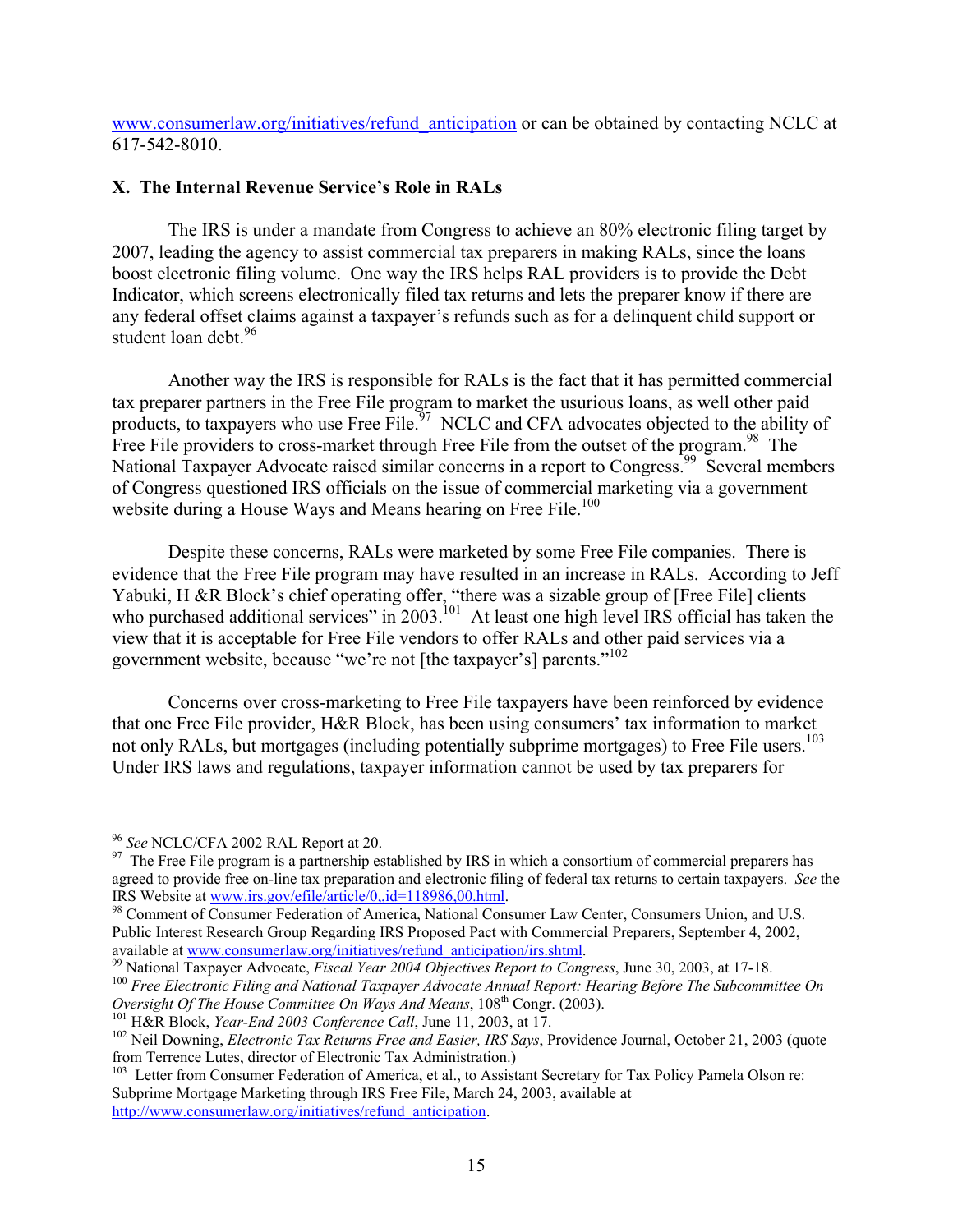marketing purposes without the specific consent of the consumer.<sup>104</sup> Block obtained a questionable "consent" to this cross-marketing by calling it a "Consent to Receive Personalized Tax Tips and Information." Indeed, the Block CEO publicly boasted about the company's ability to exploit confidential tax information, stating "We have a relationship with millions of clients who come to our door once a year, and when they come to our doorstep, they bring all their personal information and effectively pay us to update our database."<sup>105</sup> NCLC and CFA advocates sent several follow-up complaints to the Treasury Department over Block's privacy practices.[106](#page-15-2) 

Block has revised its notice and consent forms regarding this issue, which appear to be clearer in informing consumers that they are consenting to use of their confidential tax information for cross-marketing purposes. In addition, the IRS announced improvements to the Free File program that are supposed to reduce concerns about cross-marketing, and inform consumers more readily about service options and fees.<sup>107</sup> The IRS press release included a public statement that Free File users do not have to purchase extra products and services to be permitted to use the free services.<sup>108</sup> However, the IRS has not prohibited participants from marketing expensive extras.

On a positive note, several Free File providers appear to have dropped RALs from their Free File offerings. Intuit's decision to drop RALs from TurboTax, discussed in Section V, *supra*, extended to the Web version of that program. In addition, there are indications that other Free File providers have dropped RALs.<sup>109</sup> Thus, eligible taxpayers do have RAL-free options amongst Free File providers.

# **XII. Other State and Federal Agency Activities**

A number of state and federal authorities have taken action or issued statements regarding RALs. In March 2003, the Massachusetts Commissioner of Banks issued a warning letter to tax preparers that they would be required to obtain a small loan company license under Massachusetts law if they were offering RALs, regardless of whether the preparer originated the loan.<sup>110</sup> The warning letter also noted that any person brokering small loans in Massachusetts must abide by Massachusetts regulations limiting the interest rates on small loans to 23% APR.<sup>111</sup> The Commissioner of Banks reiterated this warning in December 2003, just prior to the start of tax season.<sup>112</sup>

1

<span id="page-15-1"></span><span id="page-15-0"></span>

<sup>&</sup>lt;sup>104</sup> 26 U.S.C. § 7216; 26 C.F.R. § 301.7216-3.<br><sup>105</sup> David Breitkopf, *H&R Block CEO Touts Cross-Sales Goals*, American Banker, May 9, 2003, at 11.<br><sup>106</sup> Letter from Consumer Federation of America, et al., to Assistant Se

<span id="page-15-2"></span>Subprime Mortgage Marketing through IRS Free File, April 9, 2003; Letter from Consumer Federation of America,

<span id="page-15-3"></span>et al., to Assistant Secretary for Tax Policy Pamela Olson, August 6, 2003.<br><sup>107</sup> IRS Press Release, *Free File Opens Second Year: Improvements Detailed*, IR-2004-13, January 22, 2004.<br><sup>108</sup> <u>Id.</u><br><sup>109</sup> Neil Downing, *Elec* 

<span id="page-15-5"></span><span id="page-15-4"></span>

<span id="page-15-6"></span>That They Must Be Licensed to Provide Refund Anticipation Loan, March 5, 2003. *See also* Katie Kuehner-Hebert, *Mass. Hits Rapid Refund*, American Banker, March 11, 2003 at 1.<br><sup>111</sup> Id. 112 Letter from Thomas J. Curry, Massachusetts Commissioner of Banks re: Refund Anticipation Loans, December

<span id="page-15-8"></span><span id="page-15-7"></span><sup>23, 2003</sup>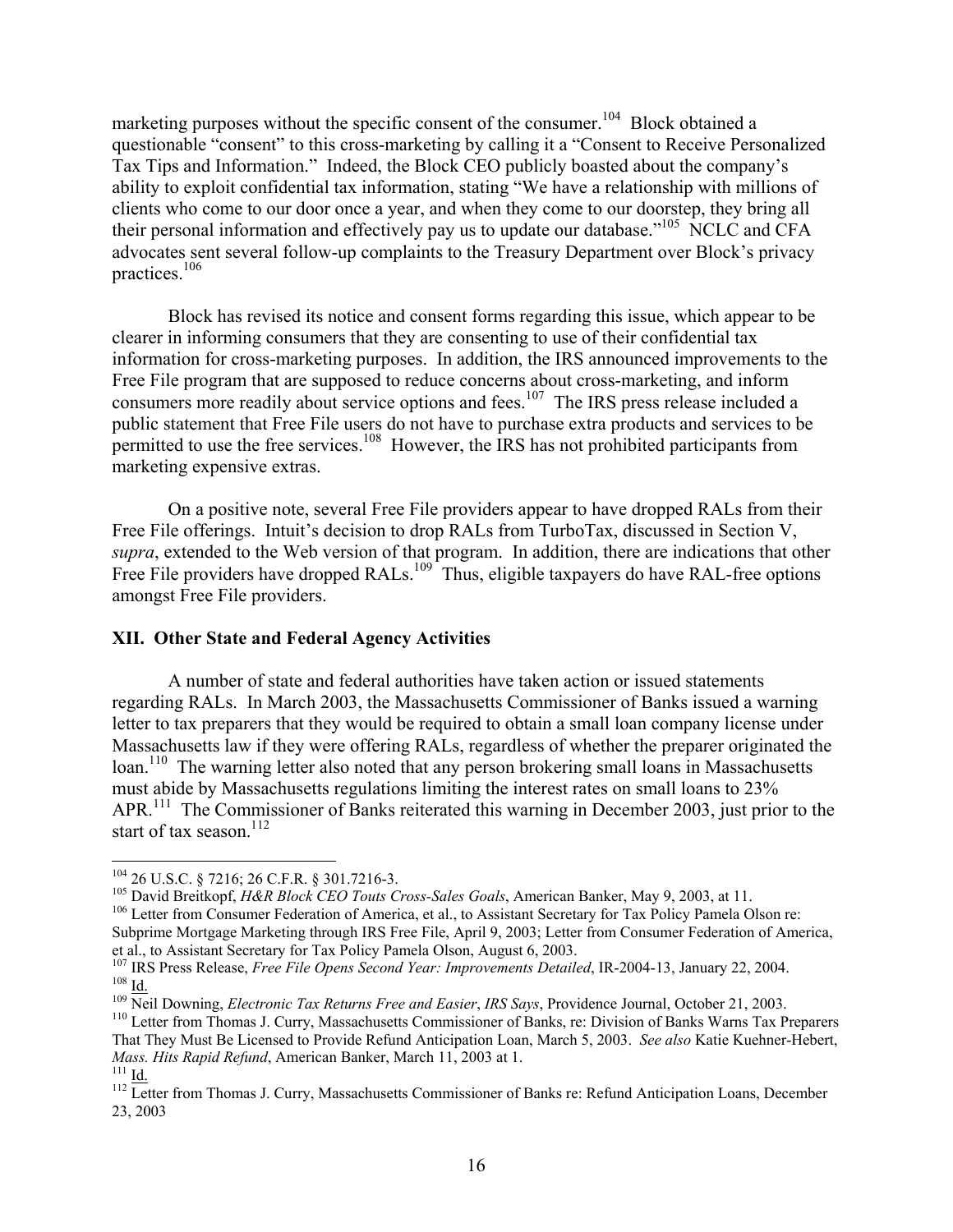The state Attorneys General of California, Illinois, and Oklahoma have publicly warned consumers in their states to avoid RALs.<sup>113</sup> The California Attorney General's Office also indicated it is investigating some tax preparers for inadequate disclosures about the loans.<sup>114</sup> On a related front, the Attorneys General of 42 states obtained a \$3.3 million settlement with H&R Block over that company's marketing of its "Peace of Mind" guarantee.<sup>[115](#page-16-2)</sup>

On the federal level, the GAO has issued a report on problems with paid tax preparers that included a discussion on RALs. The GAO report noted that some paid preparers fail to disclose the costs and risks of RALs and the availability of lower cost alternatives. The GAO report describes how its investigators spoke to several tax preparers who stated they would charge loan fees for RALs ranging from \$130 on a \$1,200 refund (or 400 percent APR) to \$174 on a \$700 refund (or 900% APR).<sup>116</sup> The GAO noted that the IRS imposes only limited requirements with respect to regulation of RAL practices by paid preparers.<sup>[117](#page-16-4)</sup>

The National Taxpayer Advocate continues to express concerns regarding RALs in her 2003 Annual Report to Congress. In her report, she recommended that legislation be passed imposing a civil penalty on tax preparers who failed to advise taxpayers that a RAL is a loan and the terms of that  $\log^{118}$ 

At least one federal financial regulator has addressed RALs. In 2003, the Office of Comptroller of Currency announced that RALs would be subject to a "100% risk weight" instead of the lower 20% risk weight for loans guaranteed by the federal government.<sup>119</sup> The OCC made the announcement after Santa Barbara Bank & Trust had requested to carry its RAL loans at the lower risk weight, arguing that RALs should be considered low-risk loans because they are a "receivable from the U.S. government" and "effectively collateralized" by a tax refund.<sup>120</sup>

#### **XIII. Update on Court Cases**

1

RAL litigation continues to be active. However, the major RAL lenders have included arbitration clauses in their loan documents to insulate themselves and their tax preparation

<span id="page-16-3"></span>*Preparers, but Oversight for IRS is a Challenge*, GAO-04-70, October 31, 2003, at 10, available at

<span id="page-16-0"></span><sup>113</sup> Robert Jablon, *California Official Warns Against Cost of "Instant" Tax Refunds*, Associated Press Newswire, March 5, 2003; Press Release, *Attorney General Madigan Warns Consumers, Taxpayers about Instant Tax Refund Schemes*, Office of the Illinois Attorney General, February 13, 2003; *AG Warns of Scams Regarding Tax Refunds*,

<span id="page-16-1"></span>Tulsa World, February 8, 2003, at A19. 114 Robert Jablon, *California Official Warns Against Cost of "Instant" Tax Refunds*, Associated Press Newswire,

<span id="page-16-2"></span><sup>&</sup>lt;sup>115</sup> Gene Meyer, *H&R Block Pays \$3.3 Million to Settle "Peace of Mind" Dispute*, Kansas City Star, April 25, 2003.<br><sup>116</sup> U.S. General Accounting Office, *Tax Administration: Most Taxpayers Believe They Benefit from Paid* 

<span id="page-16-4"></span>

<span id="page-16-6"></span><span id="page-16-5"></span>

[www.gao.gov/cgi-bin/getrpt?GAO-04-70](http://www.gao.gov/cgi-bin/getrpt?GAO-04-70).<br>
<sup>[117](http://www.gao.gov/cgi-bin/getrpt?GAO-04-70)</sup> Id, at 18. The IRS regulations governing RALs are described in the NCLC/CFA 2002 RAL Report at 17-18.<br>
<sup>118</sup> Tommy Snow, Director of Capital Policy, OCC Interpretive Letter No.

<span id="page-16-7"></span><sup>&</sup>lt;sup>120</sup> Todd Davenport, *OCC Tackles Refund Loans*, American Banker, March 27, 2003, at 1. According to this article, and from indications in its corporate filings, SBBT appears to have capitalization issues related to RALs.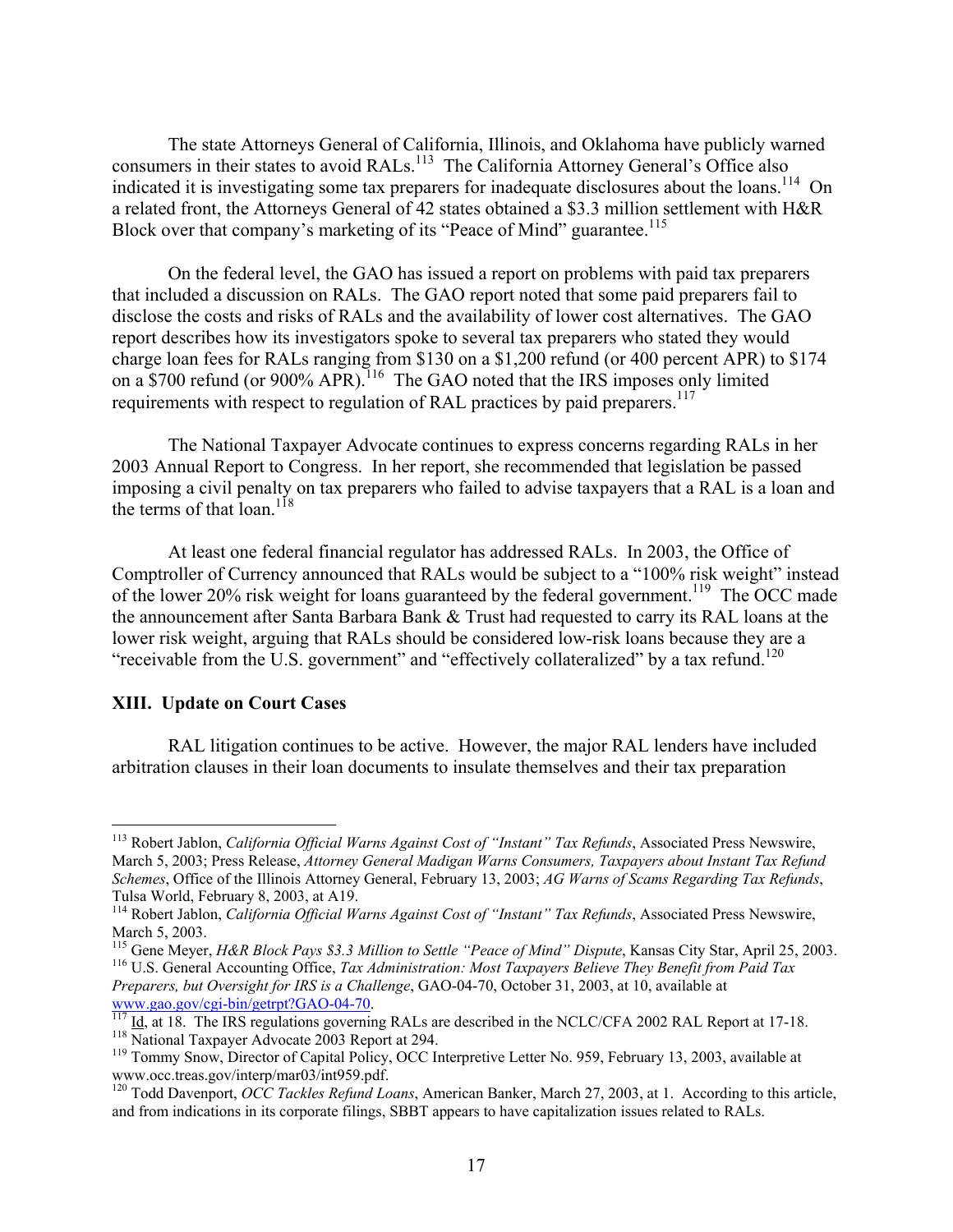partners from liability.<sup>121</sup> H&R Block has even stated that the inclusion of an arbitration provision has "taken away" the issue of RAL litigation.<sup>122</sup> Thus, consumers may be deprived of the ability to further challenge RALs in court.

# Reynolds v. Beneficial National Bank

This was the global settlement for \$25 million that abruptly snuffed out a number of class action proceedings brought against Block and Household.<sup>123</sup> In April 2002, the federal Court of Appeals for the Seventh Circuit overturned the approval of the settlement and sent the case back to the district court with the requirement that the case be assigned to a different judge. $124$ 

On remand, the district court rejected the settlement on the basis that the class counsel who negotiated the settlement were inadequate representatives for the plaintiff class.<sup>125</sup> The district court particularly noted that class counsel had failed to conduct sufficient discovery to allow a serious analysis of the case.<sup>126</sup> In a stunning development, the district court essentially fired the attorneys who negotiated the settlement, ordering that they could no longer represent the class.<sup>127</sup>

# Beneficial National Bank v. Anderson<sup>[128](#page-17-7)</sup>

Beneficial v. Anderson was a RAL case that reached the U.S. Supreme Court in 2003. The case involved a state law usury claim against Block and Household over RALs. The specific issue dealt with whether the case could be removed to federal district court on the theory that the National Bank Act completely preempted the plaintiff's claims. The Supreme Court agreed with Household and Block that that the National Bank Act did completely preempt state law usury claims, and thus removal was possible.<sup>129</sup>

<span id="page-17-0"></span> $121$  Arbitration clauses waive the right of consumers who have been harmed by a consumer-unfriendly practice from seeking a remedy in court. They effectively prevent consumers from getting any relief, especially in an organized effort such as a class action that might make a significant impact. For more information on the hazards of arbitration clauses, *see* National Consumer Law Center, *Consumer and Media Alert: The Small Print That's Devastating Major Consumer Rights*, July 28, 2003, available at [www.consumerlaw.org/initiatives/model/arbitration.shtml](http://www.consumerlaw.org/initiatives/model/arbitration.shtml).<br><sup>122</sup> H & R Block, *Conference Call Responding to Texas Judge Ruling*, November 7, 2002, available at 2002 WL

<span id="page-17-1"></span>

<span id="page-17-2"></span><sup>100547400</sup> (statement of Block CEO Mark Ernst). 123 *Zawikowski v. Beneficial Nat'l Bank*, 2000 U.S. Dist. LEXIS 11,535 (N.D. Ill. 2000). This settlement and the

<span id="page-17-3"></span><sup>&</sup>lt;sup>124</sup> *Reynolds v. Beneficial Nat'l Bank*, 288 F.3d 277 (7<sup>th</sup> Cir. 2002). The Seventh Circuit decision is discussed in the NCLC/CFA 2003 RAL Report at 15.

<span id="page-17-4"></span><sup>&</sup>lt;sup>125</sup> *Reynolds v. Beneficial*  $\frac{\text{Nat}'}{\text{Nat}}$  *Bank*, 260 F.Supp.2d 680 (N.D. Ill. 2003).<br><sup>126</sup> <u>Id.</u> 127 <u>Id.</u> 128 S.Ct. 2058 (2003). <sup>129</sup> Id.

<span id="page-17-5"></span>

<span id="page-17-6"></span>

<span id="page-17-7"></span>

<span id="page-17-8"></span>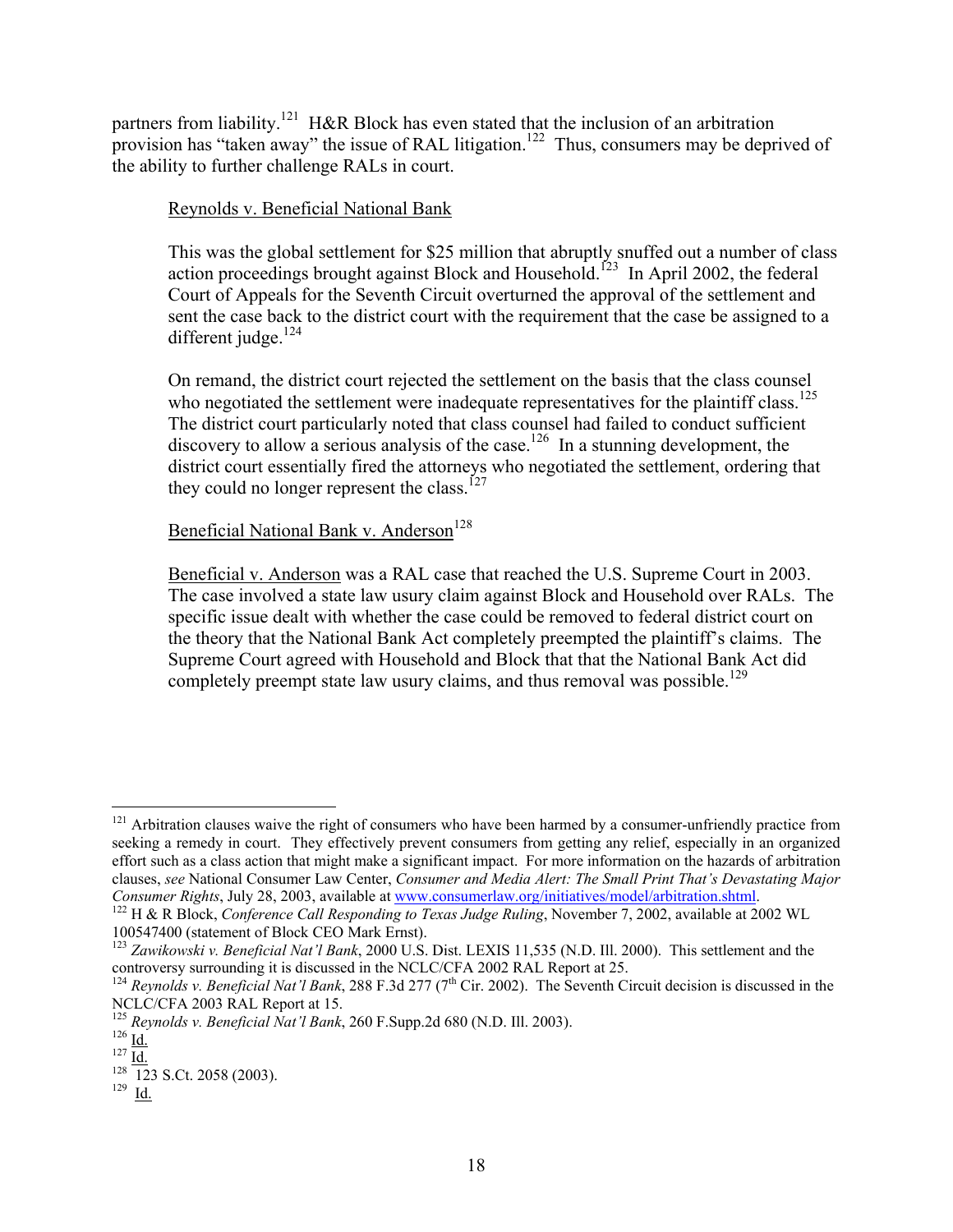# Kleven v. Household Bank<sup>[130](#page-18-0)</sup>

This was a case before the Court of Appeals for the Seventh Circuit involving taxpayers who filed for bankruptcy shortly after receiving a RAL. The issue before the Seventh Circuit was whether the bankruptcy trustee could avoid repayment of these RALs under bankruptcy law. While the Seventh Circuit ruled that the RALs could not be set aside, the court took the unusual move of remarking on the predatory nature of RALs. In particular, the Seventh Circuit noted: "an attack on RALs based on fairness and equity would certainly have some appeal." The Seventh Circuit also extensively discussed data regarding RALs in Milwaukee from the Brookings Institution and the University of Wisconsin-Milwaukee Employment and Training Institute.

#### Haese v. H&R Block

After receiving a favorable ruling that H&R Block breached a fiduciary duty in facilitating RALs, class counsel in this Texas case entered into a controversial settlement, in which class members received only discount coupons for tax preparation, but class counsel received \$49 million in attorneys fees.<sup>131</sup> In 2003, the intervention of objectors resulted in a modification of the settlement whereby class counsel agreed to pay out \$26 million of their \$49 million in fees to class members, so that class members would receive cash payments in addition to coupons.[132](#page-18-2)

# Cross-Lender Debt Collection Cases

In the initial NCLC/CFA 2002 RAL Report, we discussed a particularly abusive practice of RAL lenders in collecting prior RAL debts. In general, RALs place taxpayers at risk of owing the full amount of the loan if they do not receive all or part of their refund from the IRS. Furthermore, in order to collect these RAL debts, all of the RAL lenders have included a provision in their RAL agreements allowing them to take a consumer's tax refund and use it to pay back any prior RAL debts *for any RAL lender*. Thus, if a taxpayer owes money to one RAL lender from a prior year and applies for a RAL from a different lender, her RAL will be denied and her refund will be gone. The second lender will take her refund and use it to repay the prior RAL debt to the first lender.<sup>133</sup>

There have been several lawsuits filed against RAL lenders and tax preparers over this cross-lender debt collection practice. *Carbajal v. Household Bank, FSB*[134 i](#page-18-4)nvolved claims against Household, H &R Block, and a number of other RAL lenders for violation of the federal Fair Debt Collection Practices Act, the Equal Credit Opportunity Act, and Illinois consumer protection laws. In *Carbajal*, Household successfully moved the court to send the case to mandatory arbitration[.135](#page-18-5) *Hood v. Santa Barbara Bank & Trust*[136](#page-18-6) is a

<span id="page-18-6"></span><span id="page-18-0"></span> $130$  334 F.3d 638 (7<sup>th</sup> Cir. 2003).

<span id="page-18-2"></span><span id="page-18-1"></span>

<sup>&</sup>lt;sup>131</sup> This ruling and settlement are discussed in the NCLC/CFA 2003 RAL Report at 15-16.<br><sup>132</sup> H&R Block to Pay \$26 Million Over Claims That Company Failed to Disclose Loan Fees, BNA Banking Report,<br>June 30, 2003, at 1052

<span id="page-18-4"></span><span id="page-18-3"></span>

<sup>&</sup>lt;sup>133</sup> NCLC/CFA 2002 RAL Report at 24.<br><sup>134</sup> 2003 WL 22159473 (N.D. Ill. Sep. 18, 2003).<br><sup>135</sup> Id.

<span id="page-18-5"></span>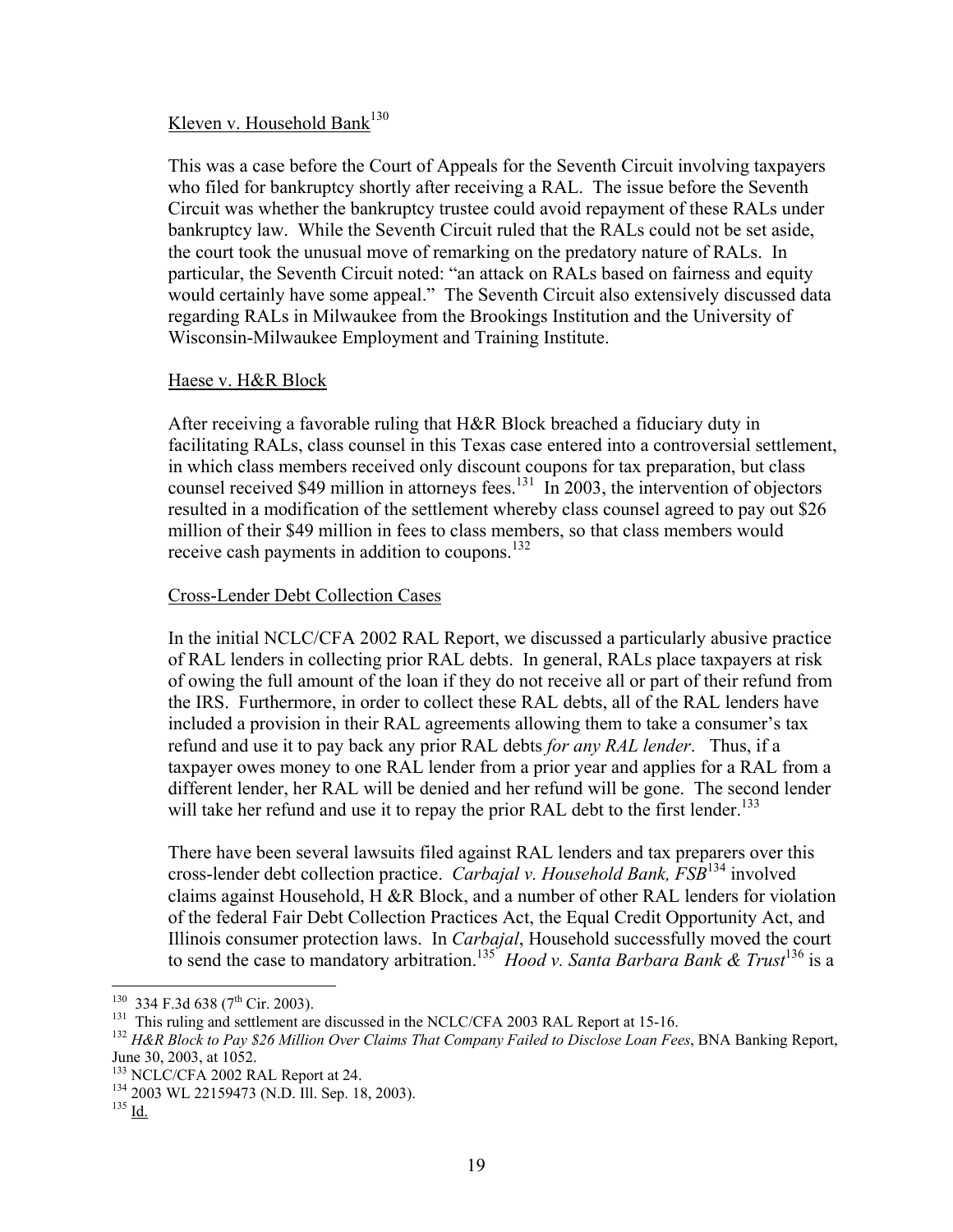similar class action and representative action brought under California's debt collection and unfair trade practices laws. NCLC is co-counsel for the putative class in this case. At least one more similar case has been brought. $137$ 

#### **XIV. Bank Accounts and Alternative RALs**

As noted in our last report, bank accounts are critical to providing low-income taxpayers with an alternative to RALs, check cashers, and other high cost financial products. Indeed, our major issue with non-loan financial tax refund products such as RACs is not simply cost (since they are less costly and less risky than RALs), but the fact that it would be better to have the consumer in a bank account. Bank accounts lead to asset building and financial empowerment.

Free tax preparation groups continue to make and promote partnerships with financial institutions to bring unbanked EITC recipients into bank accounts. Many of the EITC Campaigns across the country have partnered with financial institutions, and are developing financial literacy/asset building campaigns[.138](#page-19-1) For example, a First Accounts program operated by the Center for Economic Progress and ShoreBank has resulted in the opening of over 800 bank accounts to low-income residents in Chicago.<sup>[139](#page-19-2)</sup>

In addition, one of the large tax preparation chains has begun to make small steps in this direction. H&R Block has announced it is piloting a partnership with a bank to provide bank accounts in three cities.

One argument often made in defense of RALs is that these loans cannot be eliminated because some consumers will continue to demand them. However, just because consumers want RALs is no reason to charge excessive rates. That the rates charged by major RAL lenders are extremely steep can be shown by the fact that several credit unions provide RALs much more cheaply.

In 2003, Alternatives Federal Credit Union offered a special Tax Anticipation Note based upon its usual Line of Credit. Alternatives charged a \$20 fee and an 11.5% annualized interest rate for this low-cost RAL.<sup>140</sup> For a 10 day loan based on the average refund of about \$2,000, that works out to an APR of 47.5%, which is about one-third of the APR for a comparable RAL from Household or SBBT. Another example of a reasonably-priced RAL is from Progressive Neighborhood Federal Credit Union, which offered RALs at cost for \$17.<sup>[141](#page-19-4)</sup>

<sup>&</sup>lt;sup>136</sup> *See* Complaint, *Hood v. Santa Barbara Bank & Trust*, available at www.consumerlaw.org/initiatives/refund\_anticipation.

<span id="page-19-1"></span><span id="page-19-0"></span>

<sup>&</sup>lt;sup>[137](http://www.consumerlaw.org/initiatives/refund_anticipation)</sup> H&R Block, 2003 Form 10-K at 40. **138 Form 10-K at 40.** 138 For examples of EITC campaigns that partnered with financial institutions, see Lisa Kaplan Gordon, et al., *Earn It, Keep It, Save It*, Annie E. Casey Foundation, 2003 (descriptions of EITC campaigns in Boston, Louisville and rural North Carolina).<br><sup>139</sup> Center for Economic Progress, *First Accounts Program: Summary of First Year of Operation*, October 2003.<br><sup>140</sup> Email from William Myers, Alternatives Federal Credit Union.<br><sup>141</sup> Email from Dia

<span id="page-19-2"></span>

<span id="page-19-3"></span>

<span id="page-19-4"></span>